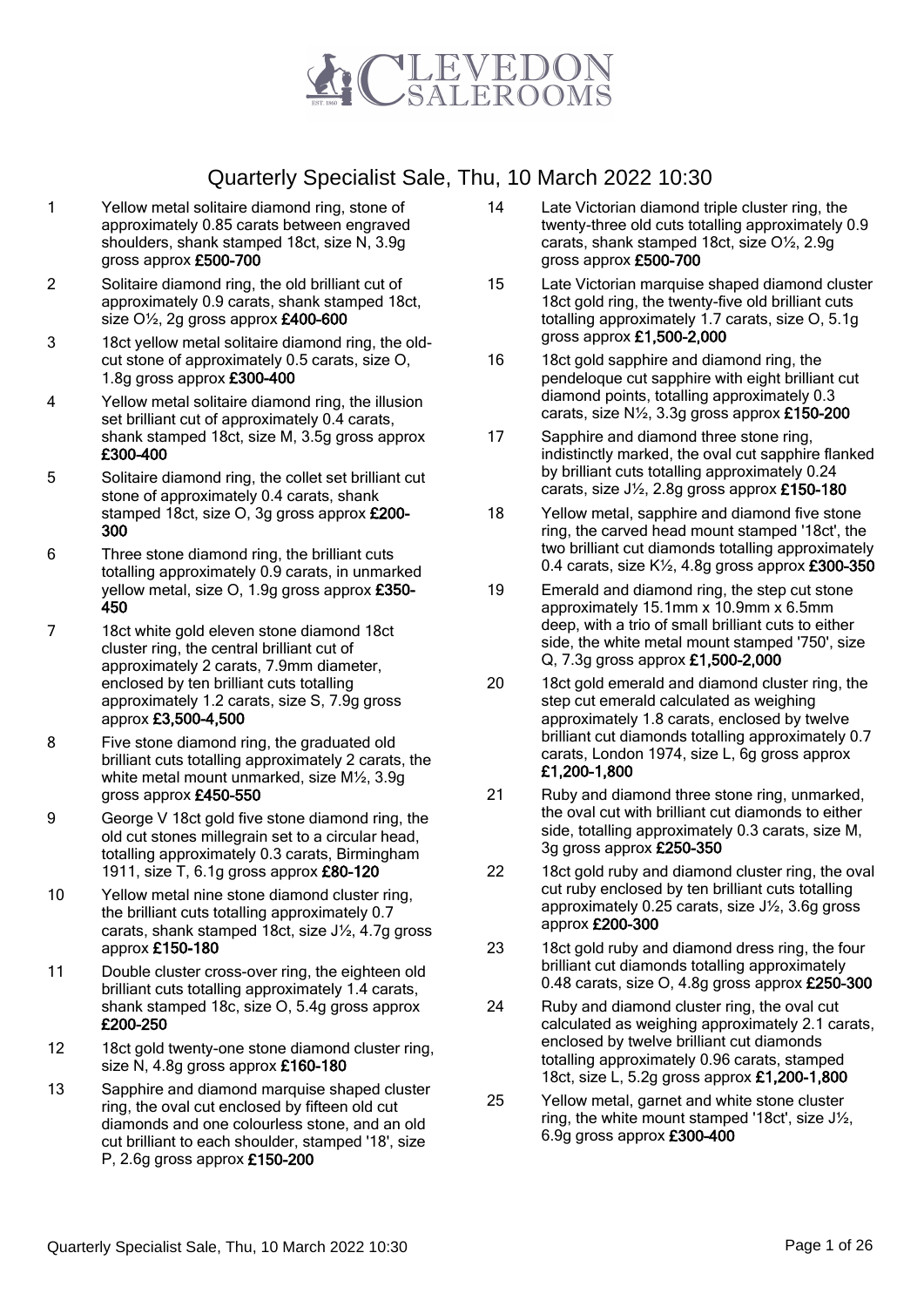

- 26 George V 18ct gold three stone garnet ring, the graduated oval cuts with trios of diamonds between, Birmingham 1911, size R, 6.2g gross approx £300-400
- 27 Opal and diamond cluster dress ring, the tear shaped cabochon 16mm x 8.5mm, with twenty brilliant cuts, below and twenty-one baguette above and to one side, stamped 750, size S, 10.5g gross approx, with original receipt stating the opal to be 3.43 carats, the brilliant cuts to be totalling 0.75 carats and the baguettes totalling 0.85 carats £900-1,200
- 28 Three-stone opal 18ct gold ring, the graduated round cabochons with rose diamond points between, London 1972, size N½, 4.7g gross approx £100-150
- 29 Late Victorian diamond and green agate ring, unmarked, the oval cabochon enclosed by old cuts, one stone replaced by a non-diamond, size N½, 5.2g gross approx £250-300
- 30 Danish amethyst ring, stamped 'Ib&W' for Ibsen & Weeke, '585' and '14ct', size R, 7.7g gross approx £150-200
- 31 Diamond bow brooch, set with ninety-three diamonds, the principal stone of approximately 0.12 carats, the white metal stamped '750, approximately 3.1cm across and 7.9g gross approx £250-350
- 32 Diamond set stylised dragonfly brooch, the white mount stamped '750' and '1.72' for the weight of the 110 pave set diamonds, wing span approximately 4.1cm, 8g gross approx £300-400
- 33 Diamond, ruby and sapphire set coronet bar brooch, 5.2cm long, 5.8g gross approx £90-120
- 34 Diamond, ruby and opal doublet brooch, of hexafoil design, approximately 2.2cm across and 4g gross approx £150-200
- 35 Pair of single stone diamond 18ct white gold earstuds, the brilliant cuts of approximately 0.5 carats each, 1.3g gross approx, cased £250-350
- 36 Key stickpin, with rose diamond detail, 2.7g gross approx £50-70
- 37 Sapphire set bracelet, probably American, composed of eleven rectangular pierced panels, seven of them set with a small square cut sapphire to the centre, stamped 14k, 19cm long, 10g gross approx £150-200
- 38 Turquoise bracelet, in unmarked yellow metal, the small round cabochons arranged in two rows to a box clasp, approximately 18.5cm long, 9.9g gross approx £150-200
- 39 Yellow metal peridot set bracelet, the hollow curb links set with six stones at intervals, stamped 9ct, 7.1g gross approx £200-250
- 40 18ct white gold oval locket, on a chain also diamond set, issued by the Royal Mint, boxed and with paperwork, 9.6g gross approx £250-300
- 41 \*Withdrawn\*
- 43 18ct white gold necklace of square panel links and drop frontispiece, six of the panels set with a Princess cut diamond, issued by the Royal Mint, part of the Angel Team collection, 24.5g gross approx, cased £600-800
- 44 Necklace of hollow graduated rope chain, stamped '585' to the clasp, 45cm long, 51g gross approx £600-800
- 45 Yellow metal (750) fancy curb-link necklace, 40.5cm long, 36.5g approx £800-1,000
- 46 Pair of Indian multi-gem set drop earrings, set with numerous stone including rubies, sapphires, white sapphires and turquoise, 56mm approx,15g gross approx, presented on blue plush 'T' stand in original double-door box £300- 400
- 47 Italian rock crystal reliquary pendant, Venice, 17th Century, of intricate Baroque foliate scroll design in gilt metal, with crown which lifts to part the rock crystal cartouche for insertion of a relic or keepsake, the Lion of St. Mark's / San Marco depicted holding a book beneath, 12cm high, with later display stand £500-700
- 48 Percossi Papi, Italy Topaz, cultured pearl and enamel cross pendant, stamped to the reverse, 5.7cm long excluding the bale, on a chain, 50cm long £100-150
- 49 Pair of Victorian shell cameo cufflinks, unmarked, 5.4g gross approx £60-80
- 50 Row of uniform cultured pearls, each approximately 7mm diameter, on 9ct gold, opal and emerald -set oval clasp, the opal 7mm approx, overall length 46cm approx £100-150
- 51 9ct gold Victorian style amethyst pendant. necklace and bracelet, Birmingham 1975, necklace 47.5cm long, bracelet 19.5cm long, 56g gross approx £600-800
- 52 Cultured pearl and diamond pendant of lyre shape, on a chain punctuated with cultured pearls, 5.5g gross approx, cased £150-200
- 53 Art Deco colourless paste and black onyx bracelet, indistinctly marked to the catch, possibly German, 18.5cm long £100-150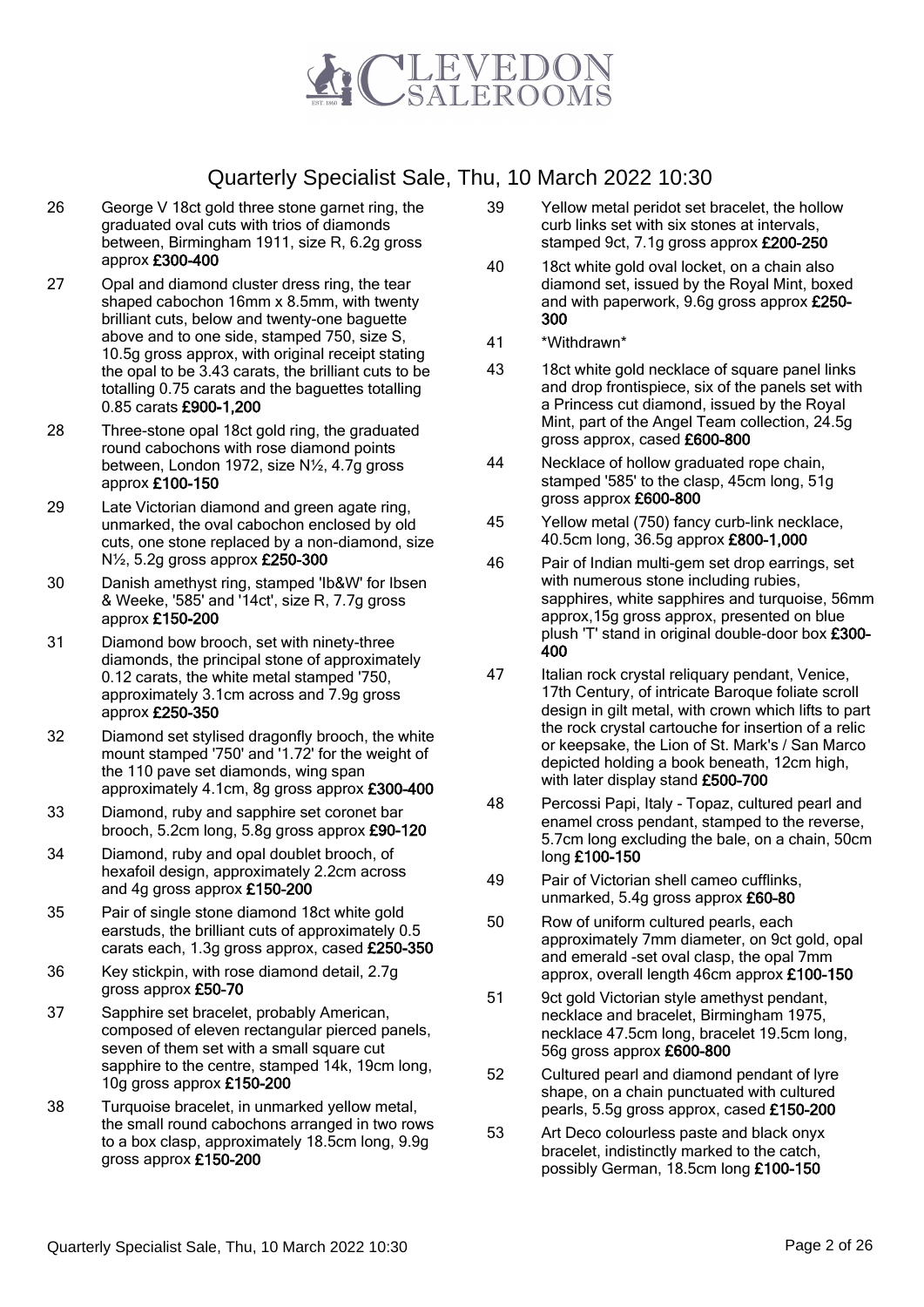

- 54 Georg Jensen Silver chain of twisted links, stamped marks and numbered 283B, approximately 72cm long, 27g approx £80-120
- 55 9ct gold Modernist bracelet, by David Shackman & Sons, London 1969, hidden clasp with safety catch, 18cm long approximately, 26.7g gross approx £350-450
- 56 Modernist 9ct gold pendant, London 1971, on a chain, pendant approximately 5.7cm long and the chain 60cm long, 30g gross approx £350- 450
- 57 Modernist silver pendant on a neck ring, Birmingham 1972, maker P & EP, pendant drops 12cm long, neck ring inner diameter approximately 11cm £60-90
- 61 Lady's Art Deco white metal cased cocktail bracelet watch, the unmarked case with multiset diamond border, the off-white dial with Arabic numerals, the crown with blue cabochon, hinged case back, unsigned movement, approx. 26.5 x 17mm (ex. crown), on an unmarked white metal mesh bracelet £200-300
- 62 Lady's Art Deco white metal cased cocktail bracelet watch, the unmarked case with multiset diamonds, the rectangular white dial with Arabic numerals, hinged case-back with inscription dated '25/11/36', 17 jewel Helbros manual wind movement, approx. 38 x 11.5mm (ex. crown), on a mesh bracelet, clasp stamped '18ct' £300-400
- 63 Tudor Lady's Oyster Royal manual wind bracelet watch, ref: 7935, signed silver dial with luminous filled hands and hour markers, signed screw-down crown and case backwith date code 1.63, 17 rubies automativ movement marked 'Tudor', serial no. 452243, approx. 22mm diameter (ex. crown), on a Rolex Oyster bracelet with date code '4.64.' £250-350
- 64 Tudor Lady's Princess Oysterdate stainless steel automatic bracelet watch, ref: 7614, signed silver dial with hour batons and date, signed screw-down crown and case-back, 25 rubies movement, approx. 24mm diameter (ex. crown), on a Rolex Jubilee bracelet stamped '6251D' £250-350
- 65 Longines Lady's 14ct gold bracelet quartz watch, signed gold coloured dial with steel hands, crown with blue cabochon, snap-on case back numbered '18867223', approx. 20mm square (ex. crown), Swiss control marks on a 14ct gold bracelet, 33.5g gross approx £550-650
- 66 Favre-Leuba 1970s lady's 18ct gold watch. No. 24577, of Modernist design with tiger's eye dial signed Favre-Leuba Geneve, original signed 17 jewel movement, within 31mm wide hinged openwork bracelet, 94g gross approx, sold with 1976 purchase paperwork (£792-00) from David Thomas, Goldsmith, Chelsea £2,000-3,000
- 67 Longines Early 1960s vintage manual wind wristwatch, the 9ct gold case having a signed champagne dial with gold baton hour markers, hands and seconds subsidiary dial, the signed 17 jewel movement numbered '11061407 19.4', the case back signed Baume and hallmarked for London, 1960, on a signed integral 9ct bracelet, 32mm diameter, 49g gross approx, together with a vintage Longines brown leather case £500-700
- 68 J.W. Benson Mid-size 9ct gold manual wind wristwatch, signed two-tone silver dial having blued steel hands, centre seconds, luminous Arabic numerals interspersed with dots, outer minutes track, screw-down case back numbered '423498', 17 jewel movement, approx. 28mm diameter (ex. crown), on a brown leather strap £150-250
- 69 Rolex Geneve gentleman's Cellini 18ct gold bracelet watch, the signed gold dial with gold hands and hour markers, approx. 30 x 28mm, manual wind signed cal.1601 19 jewel movement, snap-on case back no:816 81., on a bi-colour Rolex mesh bracelet, 74.5g gross approx, together with original box £2,000-3,000
- 70 Rolex Gentleman's stainless steel Oyster Royal Shock Resisting wristwatch, ref. 6444, the off-white dial with gilt hands and hour markers, blued centre seconds hand, signed screw-down crown, case back marked IV.56, case number 205777, approximately 32mm diameter (ex. crown) on an incomplete Rolex rivet bracelet with 67 endlinks £600-900
- 71 Rare George III brass and shagreen-cased pedometer, signed Spencer & Perkins, London, the enamel main dial demarcated in tens to 100 for step counting, subsidiary dials for miles and dozens of miles, the mechanism set within a gilt brass case and operated by a tilting rod numbered `516`, 53mm diameter, terminating in a waistband hook, 14cm overall Spencer and Perkins are recorded as watch makers at 44 Snow Hill, London, 1765-1806. When hooked over the waistband, the mechanism advances the count by ratchey inclunation from the movement of the thigh. £200-300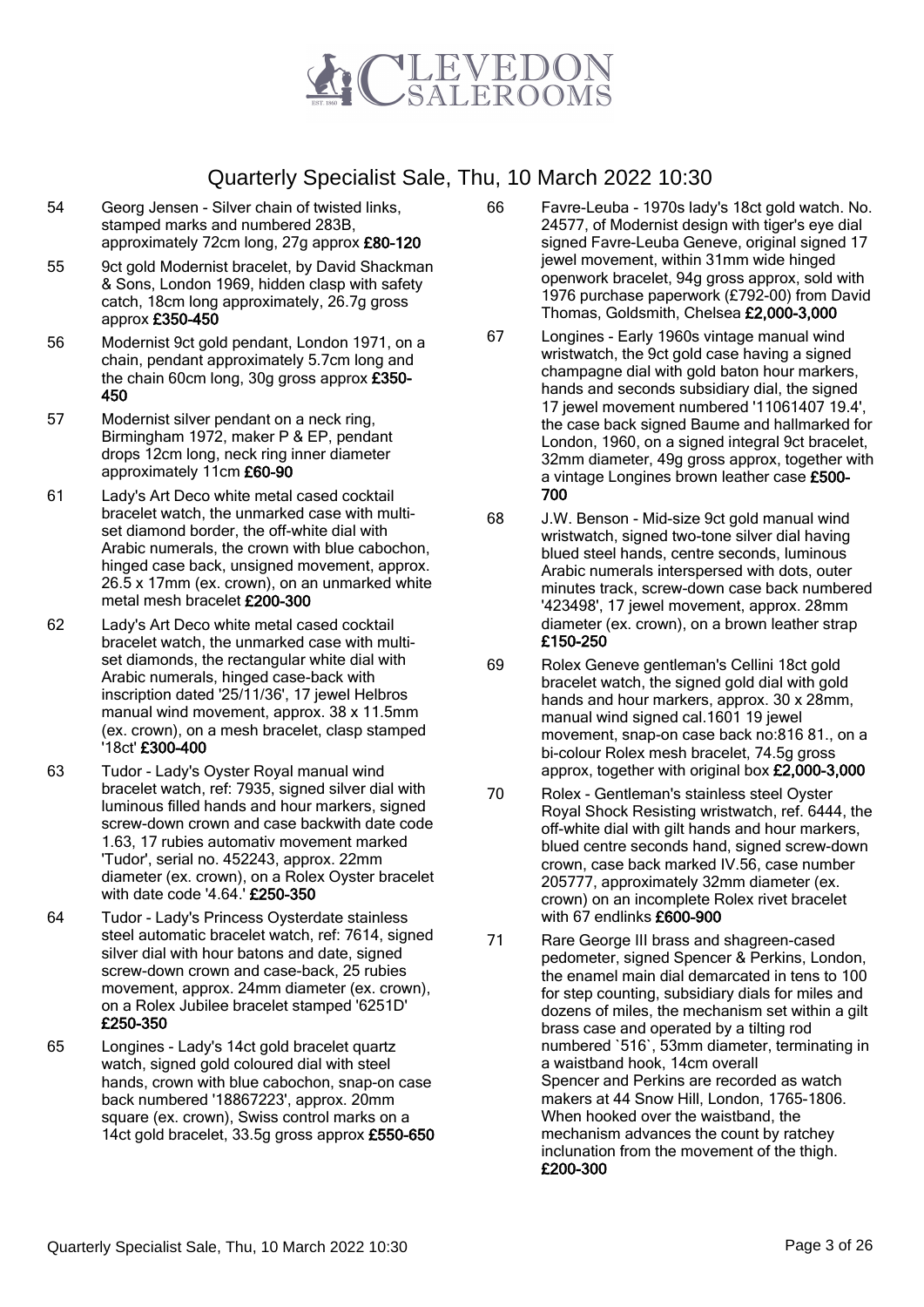

- 72 Yellow metal fob watch, stamped 'K18', the gilt dial with black Roman numerals and blued steel hands, the four piece hinged case with metal cuvette, housing a bar movement with cylinder escapement, 3.8cm diameter, 39g gross approx inclusive of movement, with a winding key £300- 400
- 75 Pair of George II silver candlesticks of double knop form standing on a stepped square base with canted corners and fixed sconces, sponsors mark of George Weir, London 1729, 17cm high, 870 grams approx £1,000-1,500
- 76 Five 19th Century mother-of-pearl handled and silver-blade folding pocket fruit knives, various dates and makers to include Exeter 1805, 12.6cm long (extended) and shorter £100-150
- 77 Three 19th Century mother-of-pearl handled and silver-bladed folding pocket fruit knives, and a tortoiseshell handled pocket fruit knife, various dates and makers, together with an unmarked white metal example, 14.7cm long (extended) and shorter £100-150
- 78 Victorian silver card case, of cartouche form with engraved foliate decoration and cursive initials, Birmingham, 1863, sponsor's mark of Edward Smith, 42.4g approx, in fitted case £50-80
- 79 George V silver cigarette case, the front having a pink guilloché enameled panel, opening to reveal a gilt interior, sponsor's mark of W T Toghill & Co, Birmingham 1929, 8.5cm high, 120g gross approx £50-80
- 80 George VI silver cigarette case the front having a green and translucent guilloche enamelled panel with Art Deco decoration, opening to reveal a gilt interior with later presentation inscription, sponsor's mark of Joseph Gloster Ltd, Birmingham 1939, 8.7cm high, 105g gross approx £50-80
- 81 George V silver miniature teaset, comprising reeded oval teapot, Chester 1913, milk jug, Birmingham 1913, and two-handled sugar, Chester 1914, cup and saucer, Birmingham 1913, and an oval galleried tray, Chester, 1913, all with sponsors mark of Cornelius Saunders & Francis Shepard, tray 10.5cm across handles, together with a miniature glass water bottle, and a Continental (probably Dutch) silver miniature rush-seated chair, import marks for Sheffield, 1900, sponsor's mark of Samuel Boyce Landbeck, 36.9g approx weighable (ex. woodenbased silver tray and glass bottle) £120-180
- 82 George V silver inkstand of square form and standing on four ball feet, the glass inkwell having a hinged silver lid, sponsor's mark of John Grinsell & Sons, Birmingham 1918, 10.8cm wide, weighted £200-250
- 83 Silver desk or call bell with embossed and pierced floral decoration, sponsor's mark of Samuel Walton Smith, Birmingham 1894, 9cm high, (loaded) £200-250
- 84 George V silver desk or call bell topped with a figure of a cow and standing on three cast feet, presentational inscription from The Journeyman Butchers Federation of Great Britain, sponsor's mark of Fattorini & Sons Ltd, Birmingham 1933, 10cm high, 200g gross approx £120-180
- 85 Elizabeth II cast silver table bell with baluster shaped handle, sponsor's mark of Asprey & Co Ltd, London 1959, 11cm high, 165g approx £100 -150
- 86 Pair of George V silver cocktail shaker-form cruets, salt and pepper, sponsor's mark of Dennison & Co, Birmingham 1934, 9.5cm high, 112g approx £50-70
- 87 Elizabeth II Scottish cast solid silver model of a Dachshund on a flat base, sponsor's mark of P.S., Edinburgh 2004, 7cm high, 240g approx £150-200
- 88 Elizabeth II modernist silver paperweight of circular form with bark effect decoration to the sides, sponsor's mark of Brian Leslie Fuller, London 1977, 4.5cm diameter, 200 grams approx £80-120
- 89 George II silver caster of baluster form with a pierced domed cover and turned finial, standing on a circular spreading foot, sponsor's mark indistinct, London 1759, 14cm high, 115g approx £150-200
- 90 George III oval silver tea caddy with bright-cut decoration, the hinged domed cover with an ivory knop finial, sponsor's mark of Robert Hennell, London 1787, 13.5cm high, 375 grams gross approx Purchased by the family from C.T.Gilmer, Old Bond Street, Bath £500-800
- 91 George III silver lidded jug of baluster form, with hinged lid and scroll handle, sponsor's mark of John Wakelin & Robert Garrard, London 1795, 23cm high, 545g approx £400-600
- 92 George III silver oval pedestal basket with reeded swing handle and bright cut decoration, sponsor's mark of Thomas Wallis II, London 1796, 14cm high with handle, 135g approx £50-80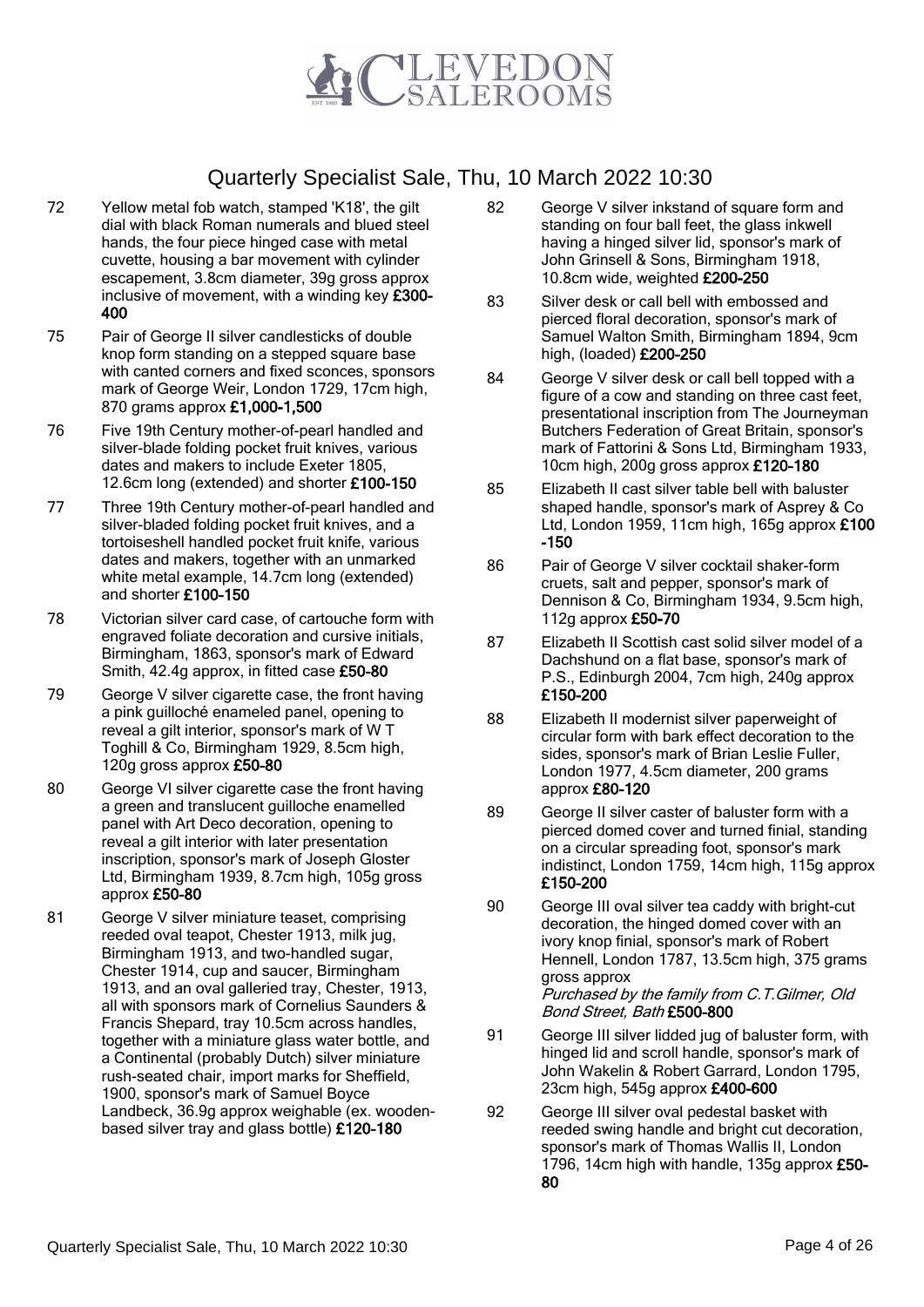

- 93 George IV silver cake basket, of good quality and heavy gauge, pierced and embossed with floral, berry, foliate scroll and trellis decoration, with conforming swing handle and shaped circular foot, sponsor's mark of Robert Gainsford, Sheffield 1822, 33cm diameter x 10cm high to rim / 26cm handle up, 1491g approx £1,200-1,800
- 94 William IV silver tea caddy of ovoid form with embossed floral decoration and having removable lid, sponsor's mark of Robert Hennell II, London 1831, 12cm high, 190g approx £150- 200
- 95 Victorian silver inkstand, the shaped oval stand with engraved decoration, central aperture with figural cover of a knight in armour supporting a foliate taper stick between cut glass silver capped inkwells, sponsor's mark of Joseph Angell (II), London 1872, 26cm wide, 518g approx weighable (ex. inkwells) £200-300
- 96 Pair of Victorian silver beakers of tapering form with fish-scale decoration, sponsor's mark of Richard Martin & Ebenezer Hall, London 1889, 13cm high, 395g approx £120-180
- 97 Late Victorian silver mounted cut glass claret jug having scroll handle and hinged dome cover with embossed decoration, sponsor's mark of Lee & Wigfull (Henry Wigfull), Sheffield 1900, 27.5cm high £100-150
- 98 Edward VII silver novelty pin cushion in the form of a chair with repousse back and raised on stylised feet, sponsor's mark of William Comyns & Sons, London 1901, 14.5cm high £180-220
- 99 Pair of George V silver candlesticks with tapered octagonal stems over a stepped square base, sponsor's mark of James Dixon & Sons Ltd, Sheffield 1910, 25.5cm high, weighted £120-180
- 100 George V silver two-handled trophy cup inscribed 'Window Dressing Trophy presented to Walsall & District Grocers' Association', sponsor's mark of Firmin & Sons Ltd, Sheffield 1929, 28cm high,1340g approx, standing on black ebonised pedestal with white metal sleeve (150g approx), total height 39cm, together with a black tin carry case with painted ' Walsall & District Grocers' association' to the front £500- 800
- 101 Everest Interest Italian 800 standard white metal salver with pierced Baroque style border, presented to Sir John Hunt by the International Film Festival, Trento, stamped 800 mark to verso, 29.5cm diameter, 570 grams approx Sir John Hunt is best known as the leader of the successful 1953 British expedition to Mount Everest and the first director of the Duke of Edinburgh Award Scheme. He was knighted in 1966 and invested as a Knight of the Garter in 1974. £200-300
- 102 Edward VII silver two-handled tray, of rounded rectangular form with shell-decorated gadrooned rim and carry handles, sponsor's mark of Thomas Bradbury & Sons, London, 1909, 69cm across handles, 3600g approx £1,000-1,200
- 103 Large Victorian silver salver with shell and scroll border and standing on four stylised feet, sponsor's mark of Susannah Brasted, London 1895, 64.5cm diameter, 5650g approx £2,200- 2,800
- 104 George III silver teapot of circular form with fruitwood scroll handle and later embossed rococo decoration, sponsor's mark of William Vincent, London 1775, 13.5cm high, 655g gross approx £200-300
- 105 George IV silver melon shape tea and coffee service, sponsor's mark of Edward, Edward Junior, John & William Barnard, London 1829 and 1830, the tea and coffee pots with melon shaped finials to the domed covers, the leaf and husk capped S-scroll handles with ivory spacers, half embossed with flowers and acanthus, with scroll apron and feet, the tea pot 29.5cm long, the coffee pot 22cm high; and a sugar bowl ensuite, sponsor's mark of John, Henry & Charles Lias, London 1832, 2,500g gross approx. £1,000 -1,500
- 106 William IV silver melon-shaped sugar bowl with twin-scroll handles and standing on a cast pedestal base, sponsor's mark of Edward, Edward Junior, John & William Barnard, London 1831, 12cm high, 450g £180-220
- 107 Elizabeth II five-piece silver tea and coffee set with gadrooned cast rims and standing on a raised circular base, sponsor's mark of Adie Brothers Ltd, Birmingham 1979, coffee pot 28.5cm high, 2800g gross approx £800-1,200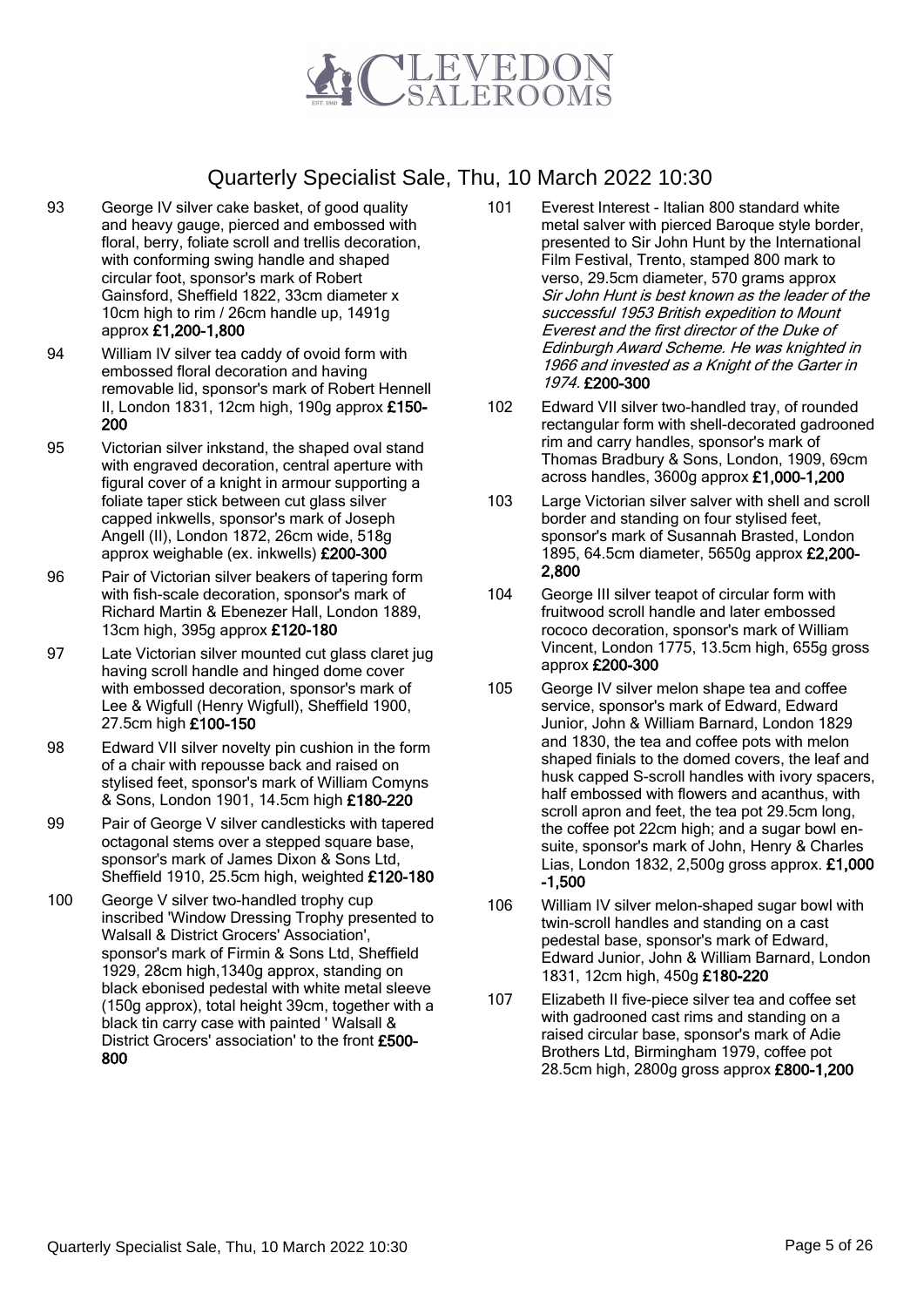

- 108 Matched six person set of King's pattern silver flatware, comprising six George III table forks, five dessert forks, six dessert spoons and five tablespoons, sponsor's mark 'RP', London 1817, together with one dessert spoon and one dessert fork,as before but with sponsor's mark 'SP', silver cutlery weight 2,290g gross approx, and six Elizabeth II silver handled table knives and six side knives, sponsor's mark of C J Vander Ltd., Sheffield 1966 £800-1,200
- 109 Five William IV Queen's pattern tablespoons with oyster shell backs to the bowls, sponsors mark of Jonathan Hayne, London 1835, 551g gross approx £150-200
- 110 Set of eleven Victorian Old English pattern silver dessert forks, sponsor's mark of James Barber & William North, York 1841, 480g £200-300
- 111 Quantity of Queen's pattern silver cutlery, comprising six tablespoons, six dinner forks, six dessert spoons, five side forks; sponsor's mark of William Hutton & Sons, London, 1904; four teaspoons, London 1875; and a sauce ladle, London 1870, 2100g approx £700-1,000
- 112 Very rare Dutch silver miniature 'Snake Cup', the hexagonal bowl engraved with floral panels, raised on scrolling stem and a six-lobed spreading foot, Amsterdam town mark (of early 18th Century) together with indistinct maker's mark and 'S' mark, 32mm diameter x 55mm high, 22.6g approx £200-300
- 113 Continental silver figural desk bell formed as an Elizabethan lady, import marks for Louis Landsberg, London 1895, 11.5cm high, 140g gross approx £200-250
- 114 Set of three Saturno silver ducks, each head with blue, green, and yellow enamel decoration, import marks for Mark Houghton, London 1998, 4.5cm high, 45g gross approx £100-150
- 115 Pair of Norwegian sterling silver cornucopiaform cruets, salt and pepper stamped beneath paw supports 'Sterling Norway', 6cm high, 35.8g approx £50-70
- 116 Late 19th Century Continental cast silver egg cup, with bird decoration and standing on three 'chicken legs', import marks of Berthold Muller & Son (Berthold Muller), Chester 1901, 6cm high, together with a Continental white-metal pedestal salt standing on three elongated legs with claw feet and topped with stylised lions heads, 11.3cm high, 130g approx £50-80
- 117 Georg Jensen Danish sterling silver-handled carving set, in Bernadotte pattern, with stainless steel 19.5cm blade and two-pronged fork, to flared reeded handles stamped GEORG JENSEN & WENDEL A/S - STERLING DENMARK, knife 31cm long overall £120-180
- 118 Early 20th Century Danish silver jug having classical swag decoration, scroll ebonised handle and standing on three hoofed feet, manufactured by A.Steffensen, Copenhagen, Denmark, 20cm high, 440g gross approx £150- 200
- 119 19th Century Russian white-metal tankard of tapering form the body engraved with geometric patterns and panels of soldiers, the hinged lid with a pierced decorated edge and standing on castellated feet, assay masters' mark of Ivan Vonifatiyevich Yestigneyev, St. Petersburg 1872, 15cm high, 590g approx £800-1,200
- 120 Late 19th Century American sterling silver lidded pedestal bowl with repousse decoration and lions head loop handles, manufactured by S. Kirk & Son, Baltimore, Maryland, U.S.A., 21cm high, 735g approx £300-400
- 121 Persian (possibly Isfahan) white metal box having a hinged lid and with typical Iranian decoration, 10.5cm deep, 235g approx £80-120
- 122 Persian (possibly Isfahan) rectangular white metal tray, cups and jug, with typical Iranian engraved decoration, tray 33cm long, 560g approx £150-200
- 123 Persian (possibly Isfahan) rectangular white metal tray, with typical Iranian decoration and raised rim with floral chased corners, unmarked, 44cm wide, 1160g approx £300-500
- 124 Persian (possibly Isfahan) white metal ewer and a similar shaped circular stand both with typical Iranian decoration, together with two vases with repoussé decoration, ewer 16cm high, 700g approx £200-300
- 125 Eastern three-piece white-metal cruet set of octagonal form with engraved decoration, the base marked HK, mustard 5cm high, 60g approx £60-90
- 126 Chinese late 19th/early 20th Century white metal bowl standing on three dragon knee legs with claw and ball feet, the bowl having engraved Greek key decoration, possible marks of Feng Xiang (Lao Feng Xiang), Shanghai, 14cm high, 270g gross approx £120-180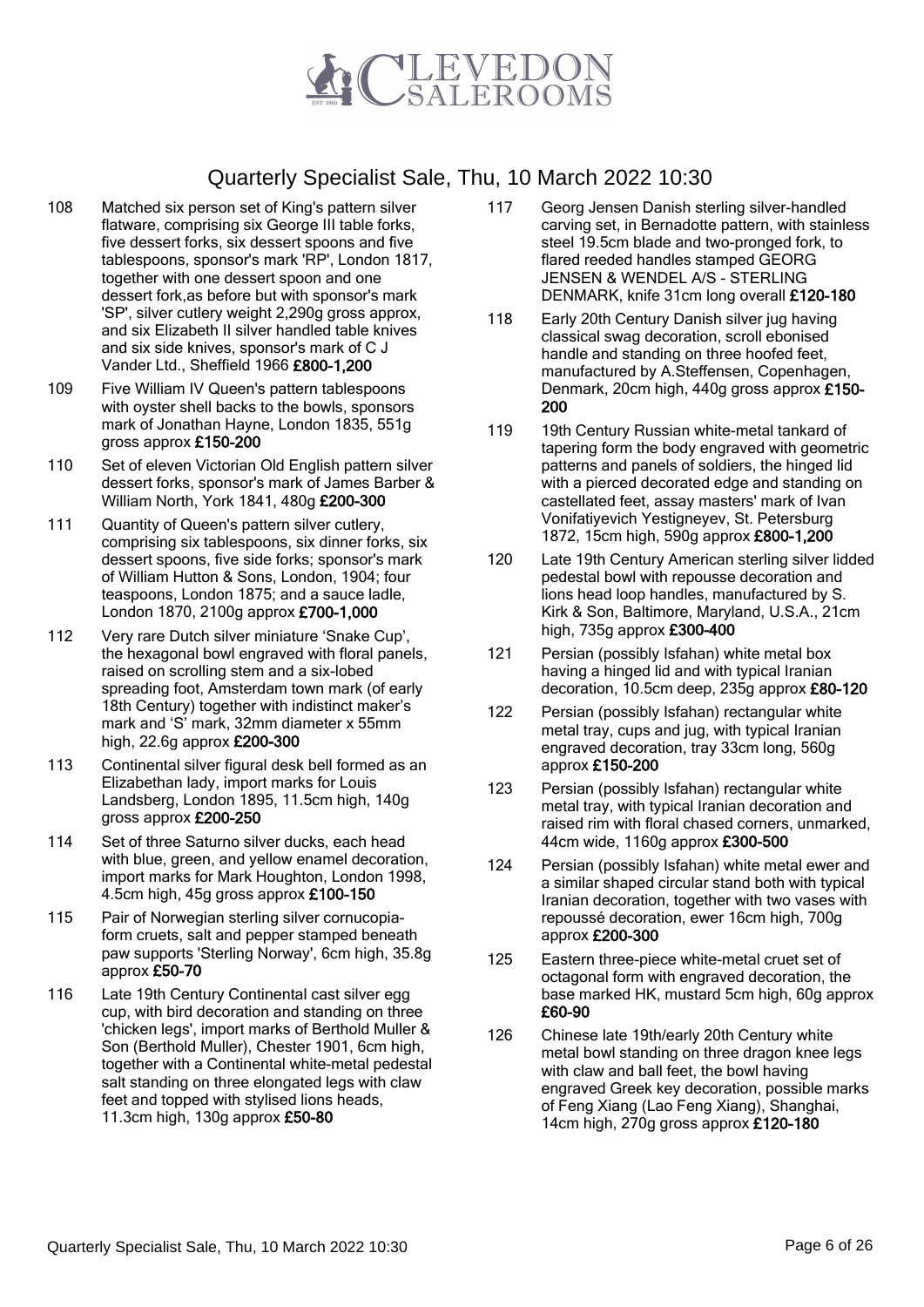

- 127 Shanghai Fire Brigade white metal presentation bowl, externally decorated in relief with a dragon, with dedication inscription to Mrs & Mrs Liddell from the brigade, dated May 1st 1923, stamped beneath ZEEWO, 22.5cm diameter x 12.8cm high, 725g approx, on original turned wooden stand with enamel crest (cap badge) of the Shanghai Fire Brigade, motto Omnia Juncta In Uno, 23.5cm high overall £400-600
- 131 Coins Royal Mint Millennium Silver Collection, 2000, with certificate and in original presentation case £80-120
- 132 Coins Royal Mint 2002 Commonwealth Games silver proof collection consisting of four silver £2 coins with fine gold plated outer discs, with booklet and in original presentation case £100- 150
- 133 Coins Royal Mint 2002 Commonwealth Games silver proof Piedfort collection consisting of four silver £2 coins with fine gold plated outer discs, with booklet and in original presentation case £100-150
- 134 Coins Royal Mint The Queen's 80th Birthday Collection, 2006 - A celebration in silver, with certificate and in original presentation case £80- 120
- 135 Coins Royal Mint 2017 Silver One Kilo £500 Proof Coin commemorating The Sapphire Jubilee of Her Majesty the Queen, Certified No 091, with certificate and in original presentation case £800-1,200
- 136 Coins Victorian gold sovereign, 1885 £250-300
- 137 Coins Victorian gold sovereign, 1890 £250-300
- 138 Coins Victorian gold sovereign, 1892 £250-300
- 139 Coins Victorian gold sovereign, 1893 £250-300
- 140 Coins Royal Mint 1983 United Kingdom Gold Proof Coin Collection, set consisting of gold two pound, sovereign and half sovereign, with certificate and in original presentation case £900 -1,100
- 144 Good pre-1900 stamp collection in green bound album, to include; Penny Black and early Victorian GB collection and various early World stamps: Switzerland, German Empire, USA, etc £300-500
- 145 Books Lieutenant-Colonel E.F. Norton, D.S.O. The Fight For Everest: 1924, 1st Edition 1925, published by Edward Arnold & Co., green cloth £40-60
- 146 Books Usher, James Ward An Art Collectors Treasures, 1916, printed by Cheswick Press, gilt-tooled calf £40-60
- 147 Autographs Album containing signatures from approximately 40 pop stars and groups; collected in person by the vendor who worked at the Bath Pavilion during the 1960s where these acts played. Signatures to include: Little Richard; Pink Floyd (including Syd Barrett); The Who; The Yardbirds; and Them. These autographs are mostly double sided and written in biro with annotations in biro £200-400
- 148 Prince Rainier of Monaco (1923-2005) and Princess Grace of Monaco (1929-82), signed black and white portrait photograph of the Prince standing, the Princess seated accompanied by their young children, Prince Albert and Princesses Caroline and Stephanie, signed under the image in black fountain pen and dated Nov. 1966, the image 16.2cm x 16.4cm, 22.8cm x 16.8cm overall, mounted on card Presentation card to verso from 'Palais Princier, Pte De Monaco'. The original recipient was Ken Willicombe, a well-known film cameraman with the BBC. One of his jobs was filming a documentary about the Royal family in Monaco, and he asked if he could have a signed picture for his daughter, the current owner (ex. inf. vendor). £150-250
- 149 17th Century brass seal top spoon, with later silver plating, 17.5cm long £80-120
- 150 Continental figural top spoon, 17th or 18th Century, with fig-shaped bowl, indistinctly stamped near handle, and cast female terminal (possibly a marriage spoon), with later silver plating, 17.5cm long £80-120
- 151 19th Century cased Meerschaum pipe, carved with two dogs, 11cm long £50-80
- 152 Late 19th Century French tortoiseshell and pique work case, for visiting cards and spectacles, externally decorated with stars to both faces, and with two shields and scrollwork to one, enclosing two silk-lined pouches, 14cm x 7.5cm £60-90
- 153 W. H. Hall, Birmingham Second quarter 19th Century 'Clanny' type miner's flame safety lamp, the domed brass canopy stamped 'W. H. HALL MANUFACTURER BIRMINGHAM 228', over two-tier gauze and glazed base, 19.5cm high excluding suspension loop and hook £150-250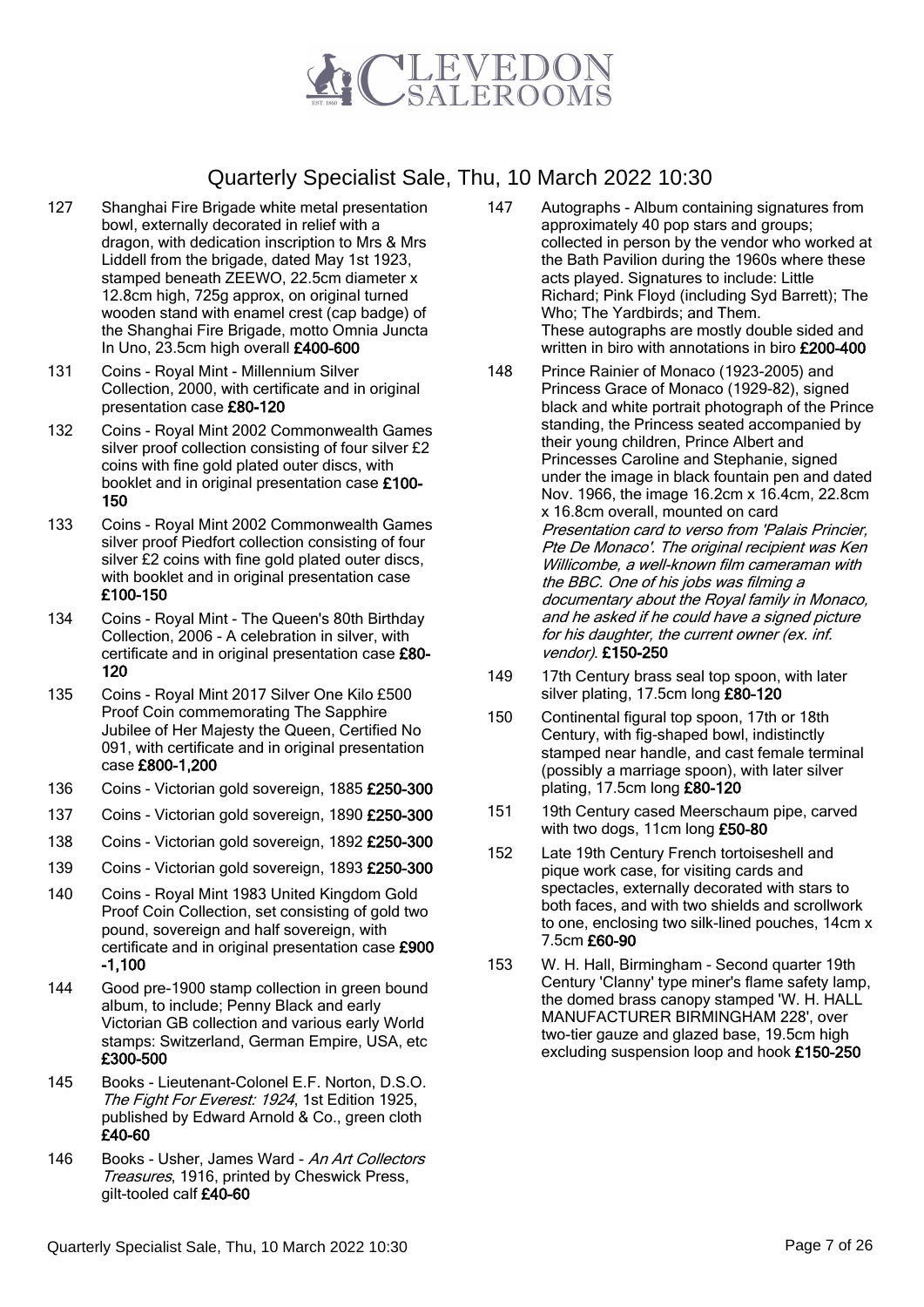

- 154 Bristol Interest William IV brass ball-headed truncheon or tipstaff, the shaft engraved 'R Bryant BRISTOL Oct 30 1831' (the date of the Bristol Riots), with treen handle, 33cm long The Bristol riots of 29th – 31st October 1831 were some of the largest and most significant in British history. Incensed by local magistrate Sir Charles Wetherall's claim that Bristol was against electoral reform, hundreds took to the streets on 29 October, attacking prominent buildings culminating in the looting and burning of the Mansion House. In response, on the morning of October 30th, the Mayor of Bristol, Charles Pinney ordered a posse comitatus to be formed. This had little immediate effect as fewer than 200 volunteers answered the call and the night of the October 30th saw even worse disorder, including the burning of properties in and around Queen Square and the freeing of prisoners in the city's jails. This provoked the middle class into action and some 3,000 men reported for duty in the posse comitatus on the following morning. £500-700
- 155 19th Century gothic revival gilt metal desk stand, elaborately cast in the manner of Pugin, of stepped rectangular form set with two inkwells with hinged covers, decorated in relief with fleurde-lys and other gothic motifs on a quatrefoil diaper ground within pierced crenellated gallery flanked by twin carrying handles, 30cm wide £100-150
- 156 After Louis-Robert Carrier-Belleuse, (1848- 1913) - Cast patinated bronze figure of the American mercenary and military expansionist William Walker, with sidelock rifle in left hand, right arm raised before his face, wearing fur waistcoat, a short jacket and knee-high boots, standing on a rocky base signed in the cast 'A. [Apres?] Carrier Belleuse', impressed '15' beneath, 26cm high Louis-Robert Carrier-Belleuse received a commission for the tomb of the liberal reformer and modernizer of Guatemala, President Justo Rufino Barrios (d. 1885). This in turn led to a commission for a National Monument for Costa Rica, in 1890. Located in San José's Parque Nacional near the Congress Building, the bronze monument commemorates the heroes of Costa Rican freedom. When it was unveiled during Independence Day celebrations on September 15, 1895, the Costa Rican people saw seven figures, five of them women. These allegorical figures represented the nations of Central America—Costa Rica, Nicaragua, El Salvador, Guatemala, and Honduras, each carrying a weapon to defend her sovereignty against foreign invaders. The sixth figure is William Walker, who attempted to annex Central
- America to the United States in 1855-57, and Carrier-Belleuse depicted him hiding his face from the female defenders of freedom. £120-180 157 Early 20th Century Italian Neapolitan cameo
- conch shell lamp, carved with Europa and the Bull in a wooded landscape with attendants over floral border, raised on a patinated circular base on dolphin supports, 38cm high overall £80-120
- 158 Cast iron 'Tammany' money box or bank, modelled as the seated figure of American politician William Magear Tweed (1823 - 1878), inscribed on the arched chair back Patd Dec 23 1873, 14cm high William Tweed was once the third-largest landowner in New York City, and ran the 'Tammany' Democratic Party political operations, securing investments and patronage via his appointment to numerous boards and the the Senate. He was convicted for stealing an amount estimated even in 1877 at between \$25 million and \$45 million from New York City taxpayers. These boxes were created as a satirical commentary of him 'taking a bribe'. £80-120
- 159 WMF silver plated desk stand, the central inkwell with original glass liner and downswept sides cast with Celtic knot decoration, stamped marks, 32.5cm wide £50-70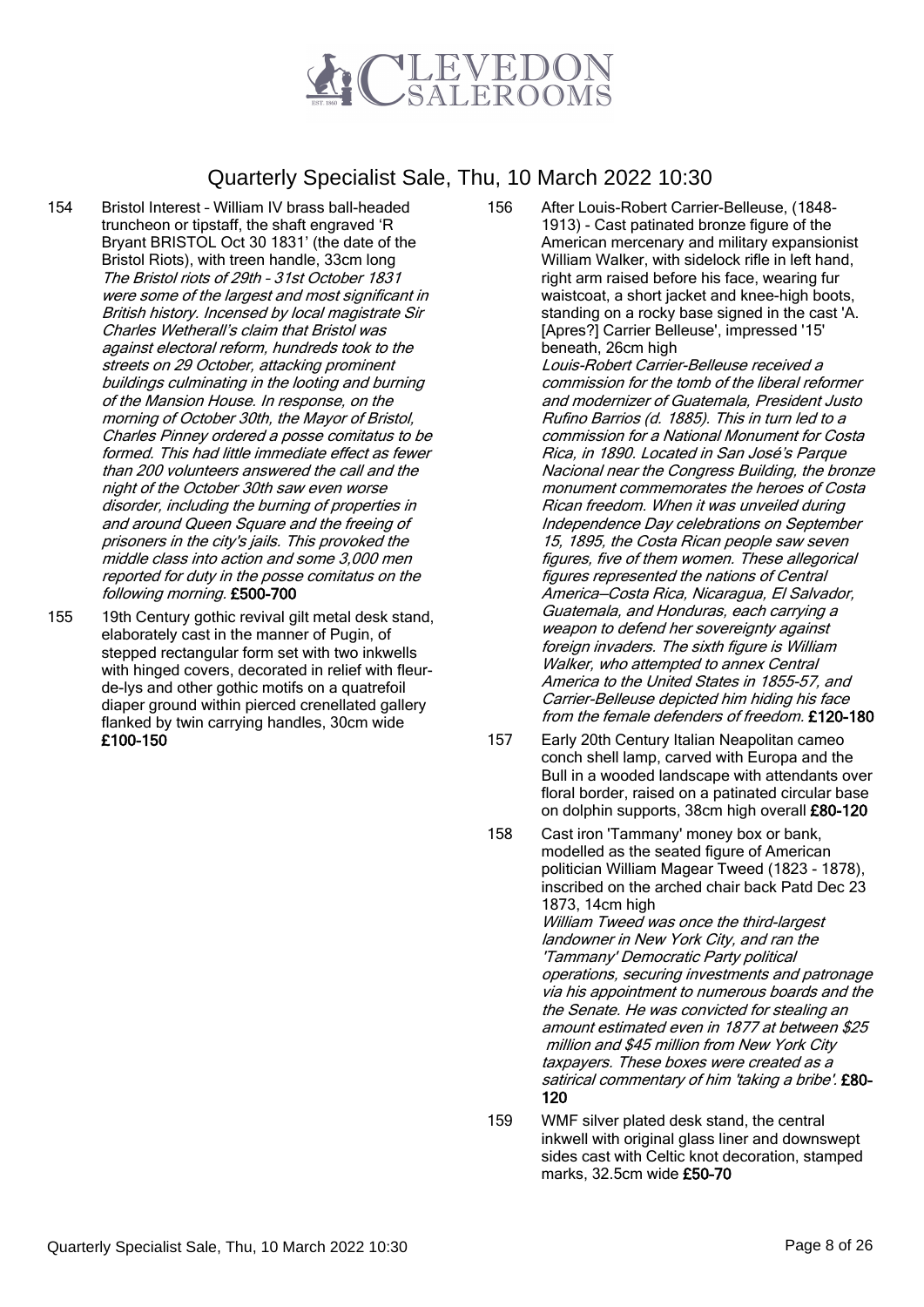

- 160 Art Nouveau miniature bronze of a lady, in flowing dress, stamped 'Bermann' (Fritz Bermann), 8.5cm high, plus an Art Nouveau paper knife with female bust portrait, marked 'Riedl', 24cm long (2) £60-90
- 161 Emile Jean Francois Namur, (Belgian, 1852- 1908) - Cast bronzed figure of Martin Luther, in his fugitive disguise as the bearded aristocrat 'Junker Jorg', holding a reliquary casket and ewer, stamped to octagonal base E. NAMUR 156 1100, on black slate plinth, 12.5cm high overall £60-80
- 162 Austrian cold painted bronze bear, modelled in standing pose holding a cub, 6cm high £60-90
- 163 Karl Griesbaum of Triberg Good quality German Black Forest enamel singing bird box automaton, the rectangular top decorated with an Arcadian scene of shepherdesses and sheep in a pasture, with central hinged oval cover enclosing an articulated bird automaton, which swivels, chirps and gently flaps its wings, on pierced brass grille, the sides all with further landscape panels, the brass case frame with engraved wrigglework decoration, including to base framing bird motif and initials K G beside winding arbor, 10.3cm x 6.6cm x 4.1cm high, sold with a bird-shaped winding key £2,000- 3,000
- 164 19th Century silver plated hot water or tea urn and cover, of bulbous form, the twin handles and tap with opaque glass insulators, raised on square cushion base with four turned feet, 40cm high £50-70
- 165 Wine Bottle of Chateau Pichon Longueville Comtesse de Lalande Pauillac Grand Cru Classe, 1998 £150-200
- 166 Wine Bottle of Chateau du Margaux Pavillon Rouge, 1996 £120-180
- 167 Egyptian souvenir granite model of a canopic jar, depicting Qebehsenuef the Hawk, one of the four sons of Horus, 10.5cm high; another matching cover, and a stoneware fragment with the head of a Pharoah, hieroglyphics to reverse, 13cm high, (3) Private collection, Wellington, Somerset. £60-90
- 168 Antiquities Pre Columbian type Mayan Jaina island clay figure, with 'scarification' marks, modelled in seated cross-legged pose with topknot and headdress, bowl-shaped medallion between crossed arms, 18cm high £50-80
- 169 Two Pre Columbian black stoneware figures probably Aztec, Mexico, each modelled as a Macuiltonaleque (deity) with wrapped turban-like headdress and fringed pendant, one seated with elbows to knees, one forearm flat and the other to face in 'Thinker' pose, the other crouching, 19cm high £80-120
- 170 Antiquities Indus Valley fertility idol, believed circa 3rd / 2nd Millenium BCE, modelled with distinctive curly hair, necklaces, and hour glass figure, 11.3cm high excluding base £100-200
- 171 Antiquities Unusual Syro Hittite decorated terracotta figure, perhaps a fertility idol, believed 2nd Millennium BCE, modelled standing and holding a bowl, with red-brown stained chequerboard decoration above prominent phallus, handle to rear, 34cm high (a/f) £100- 200
- 172 Australian First Peoples stone-carved hardwood boomerang, 52cm long £80-120
- 173 Rare late Medieval iron bound cuir bouilli table casket, probably French or Spanish, circa first half 16th Century, the domed cover with swing handle and three straps over relief-tooled surface, enclosing later-lined interior, the conforming strapwork body having a short side panel lifting to reveal a 'secret' drawer, on later brass ball feet, 17.5cm x 11cm x 15cm high excluding handle £500-800
- 174 Two early Continental (probably German) locks, the larger circa 1600, iron and steel, with shaped backplate and sprung mechanism, 29cm x 22cm, the smaller late 17th Century, iron, with latch, 16.5cm wide, both operating with their original keys, (4) £200-300
- 175 18th Century Indian (Gujarat or Sindh) ivoryinlaid coromandel table cabinet, probably Portuguese Colonial, fitted with eight drawers arranged to resemble nine (uppermost a doublefronted long drawer), each with fine foliate scroll inlay and knob handles within stringing, the roof and side panels having conforming scroll decoration and later brass carry handles within double courses of concentric stringing, raised on four bun feet, 39cm x 28cm x 26cm high £500- 700
- 176 George III inlaid and crossbanded oak candle box with fretwork cresting, 48cm high £50-80
- 177 George III candle box of line inlaid mahogany or fruitwood, with shaped cresting, 51cm high £50- 80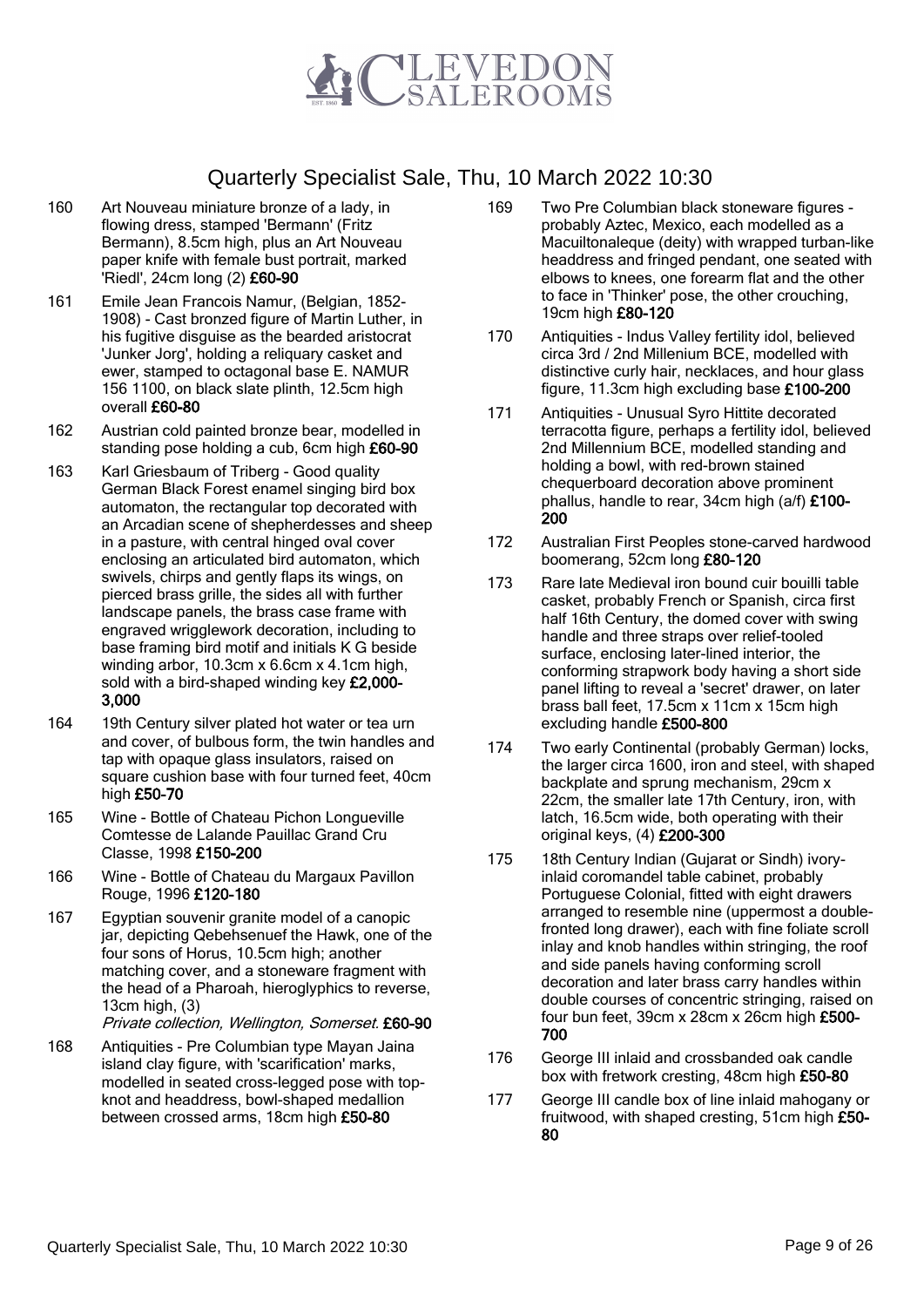

- 178 Victorian combined writing slope and workbox, the exterior of figured walnut with banded parquetry inlay and mother-of-pearl escutcheon, the interior of the lid fitted with ruched silk and tooled leather fronted fold-out pocket over silk lined work tray with lidded divisions and compartments, with sewing tools, lifting out to reveal tooled leather hinged writing slope and compartments for pens and inkwells, 30cm x 22cm x 15cm high £80-120
- 179 Early 20th Century oak and ebonised table top cabinet in the form of a safe, the twin doors with gilt metal mounts opening to reveal an arrangement of drawers with swing handles, 25cm x 18cm x 24cm high £80-120
- 180 Late 19th or early 20th Century British India Steam Navigation Company mahogany surgeons' case, containing a large quantity of surgeons' instruments; together with a Richardson 'Emergency Case' Pocket Pharmacy, and pharmaceutical accessories by 'Dakin Brothers, Ltd. London, etc. £80-120
- 181 Modern mahogany cased barograph, with fourteen tier vacuum and brass furniture over chart drawer, 37cm x 23cm x 22.5cm high £120- 180
- 182 Pair of 19th Century serpentine candlesticks on octagonal stems, 38cm high £200-300
- 183 Pair of mid 20th Century pale green enamel and gilt metal candlesticks, with coiled wirework decoration, 29cm high £80-120
- 184 Hermes 'Scent Bottle' pattern silk scarf, pale yellow ground and bright yellow border, 88cm square, boxed £150-200
- 185 Siebe Gorman & Co Ltd, London diver's torch with convex lens and threaded bezel, signed to case, 'AP 8965', 33cm long £80-120
- 186 Leica M3 camera, Serial No. 1040708, with Elmar Leitz Wetzlar 1:28/50 lens, in original brown leather case £300-500
- 187 Late 19th or early 20th Century violin, handwritten internal label 'Repaired by H. Stoneman', 59cm, and a German bow, 70cm, cased

Henry Stoneman was born at Zeal Monachorum, Devon in 1856. He was initiailly apprenticed to the joinery and cabinetmaking trade and worked for 20 years for an ecclesiastical building firm. He took up violin making and repairing, and by 1925 had produced just twelve violins in total, some originating from unfinished prototypes, working mainly at St. Sidwells, Exeter. He died in 1933. £120-180

- 188 Eight course Student Lute by Stephen Barber and Sandi Harris, London 2000, 72cm long, in fitted upholstered case by Kingham £800-1,200
- 189 Musical instrument Indonesian gamelan 'gender' metallophone, of fourteen tuned metal bars over metal cylinders, within gilt-incised frame with stiff lead decoration on scoll platform, 113cm wide x 46cm high £100-150
- 190 Late 19th Century 'Ouverture Zither' cylinder musical box, Paillard, Vaucher et Fils (PVF), St. Croix, Switzerland, retailed by Keith, Prowse & Co., 48 Cheapside, London, the 33cm barrel playing four airs as listed on handwritten printed card, the complete comb beneath engraved damper bar, the case having hinged rosewood cover with boxwood stringing and ebony and central marquetry panel, over cast carry handles, 69cm x 33cm x 22cm high £1,000- 1,500
- 191 Early 20th Century walnut-cased polyphon, with 3-inch comb, playing 8-inch metal discs, 41cm x 28cm x 20cm high, and fifteen discs £120-180
- 192 Advertising Cleveland Guaranteed doublesided enamel sign, 46cm x 76cm £150-200
- 193 Double sided enamel sign TELEPHONE, 56cm x 23cm, with wrought-iron wall mounting bracket £100-150
- 194 Mid-20th Century 'Noah's Ark' fairground ride horse, the plywood shell body with painted decoration, metal holding handle and cushioned leatherette seat, 112cm x 23cm x 90cm high £250-350
- 195 Groups of Matchbox 'Major Pack' Lesney diecast model vehicles comprising; M-8 Car Transporter, M-9 Inter-State, Double Freighter (Copper-Jarrett, Inc, Chicago), M-2 Articulated Tyre Truck (Davies Tyres), M-2 Articulated Freight Truck, & M-6 Pickfords, together with A-2 Accessory Pack (6) £60-80
- 196 Quantity of Matchbox diecast model vehicles to include; K-19 King Size Scammell Tipper Truck K-12 Heavy Breakdown Wreck Truck, K-14 Taylor Jumbo Crane, K-10 Aveling-Barford Tractor-Shovel, K-1 8-Wheel Hoveringham Tipper Truck, K-15 Merry Weather Fire Engine, K-11 Fordson Tractor & Farm Trailer, etc. £70- 100
- 197 Twelve boxed Matchbox Series Lesney diecast model vehicles comprising; 13 Wreck Truck, 35 Snow-Trac, 20, 25 B.P Tanker, 21 Milk Delivery Truck, 35, 6 Euclid Quarry Truck, 75 Aston Martin, 74 Mobile Canteen, 44 Rolls Royce Phantom V & 15 Refuse Truck £100-150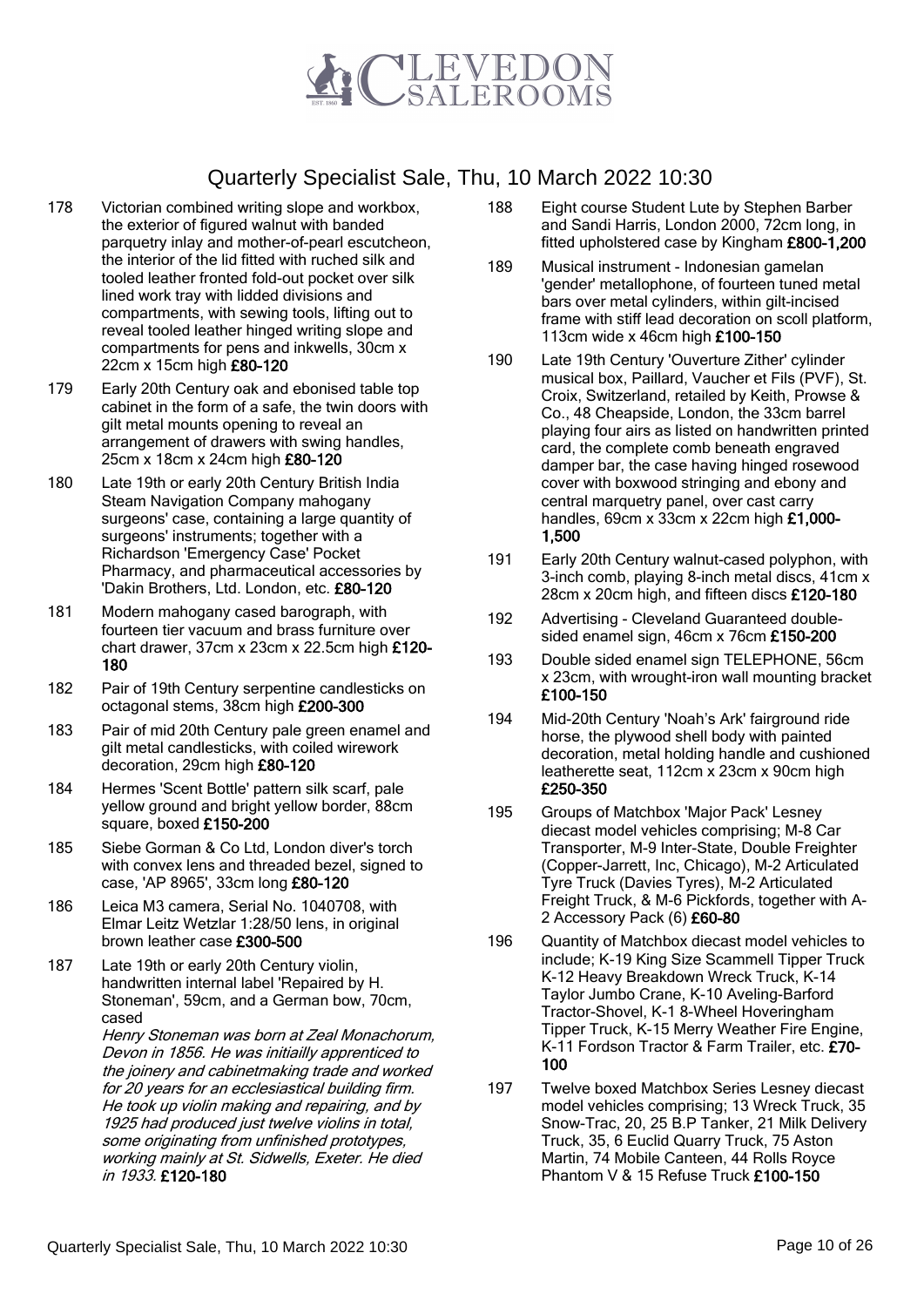

- 198 Twelve boxed Matchbox Series Lesney diecast model vehicles comprising; 72 Fordson Tractor, 15 Super Atlantic Tractor, 55 Police Patrol Car, 40 Long Distance Coach, 14 Lomas Ambulance, 58 Drott Excavator, 32 E Type Jaguar, 62 TV Service Van, 45 Ford Corsair With Boat, 13 Dodge Wreck Truck, 42 Studebaker Station Wagon & 3 Bedford Tipper Truck £100-150
- 199 Twelve boxed Matchbox Series Lesney diecast model vehicles comprising; 48 Trailer With Removable Sports Boat, 69 Hatra Tractor Shovel, 23 Trailer Caravan, 20 Taxi-Cab, 51 Trailer, 17 8-Wheel Tipper, 22 Pontiac G.P Coupe, 16 Scammell 'Mountaineer' Snowplough, 50 Tractor, 39 Pontiac Convertible, 75 Thunderbird & 26 Cement Lorry £100-150
- 200 Twelve boxed Matchbox Series Lesney diecast model vehicles comprising; 9 Fire Truck, M-1 B.P. Petrol Tanker, 59 Ford Fairlane Fire Chief's Car, 10 Tate & Lyle Foden, 5 Routemaster, 63 Fire Fighting Crash Tender, 34 Volkswagen Caravette, 19 MG A Sports Car, 16 Super Atlantic Trailer, 11 Taylor Jumbo Crane, 27 Cadillac Sixty Special & 69 Superfast Rolls Royce Silver Shadow £100-150
- 204 Queens South Africa Medal 1899-1902 awarded to Private T. R. Shaw, Army Service Corps, having Cape Colony & South Africa 1902 clasps, (222 Pte. T. R. Shaw. A.S.C.) £100-150
- 205 Queen's South Africa Medal 1899 1901 awarded to Dr. F. Rose of the 18th Battalion, Royal Field Artillery, having Belmont, Modder River, Paardeberg, Johannesburg & South Africa 1901 clasps. (25484 DR. F. ROSE, 18TH BATT. R.F.A) £120-180
- 206 Queen's South Africa Medal 1899 1901 awarded to Private John Witts 1st Gloucestershire Regiment having Defence of Ladysmith and Orange Free State clasps. (3995 Pte. J. Witts. 1st Glos. Regt.) £120-180
- 207 Boer War medal pair awarded to Private C. Jones of the South Wales Borderers - Queen's South Africa Medal 1899-1902, having Cape Colony, Orange Free State & Johannesburg clasps, together with King's South Africa Medal 1901-1902, having South Africa 1901 & 1902 clasps, with original box (3781 Pte. C. Jones, S. Wales Bord.) £200-300

208 Great War, Canadian Infantry, Casualty Group of 3 awarded to Private Ranson Lawson Henderson, 46th Battalion (South Saskatchewan) Canadian Expeditionary Force. The "Suicide Battalion". Who died on the 13th of February 1918 comprising 1914-1920 British War and Victory Medals, (1009401 Pte. R. Henderson 46-Can. Inf.), Memorial Plaque (Ranson Henderson), very fine. The 46th Battalion has come to be known as "The Suicide Battalion" as during the Great War

the Battalion lost 1,433 killed, 3 484 wounded, a casualty rate of 91.5% in 27 months. Private Henderson is buried in Sucrerie Cemetery Ablain-St. Nazaire, France. He was the son of Edward Hott Henderson and Ada Mary Henderson of The Bank, Birling, West Malling, Kent, a native of Catford, London. He was 18 years old when he died. £150-200

- 209 Parachute Regiment Interest Second World War George VI General Service Medal awarded to Private David Edward Stevens of the Army Air Corps (14477637 PTE. D.E. STEVENS. A.A.C), together with Soldier's Service and Pay Book, uniform patches, badges, GQ (Gregory & Quilter Company) silver badge, etc. £150-250
- 210 Pair of German WWII 'Rabbit Ears' 'SF.14Z binoculars / Scherenfernrohr, stamped 'dhq 15325 SZ.145z Gi, H/6400'. Vendor states Binoculars taken from a WW2 German U-Boat captured off Scotland, but possible vehicle-mounted. £600-800
- 211 Elizabeth II Gieves Royal Artillery sword, the decorative etched blade, 85cm, with 'EIIR' royal cypher to centre, and 'proved' to top, fish skin wire-bound grip, with three-bar guard, in hide scabbard, 101cm long (overall) £120-180
- 212 Omani Jambiya, 20th Century, the curved double-edged blade having waisted horn hilt with white metal mounts, L-shaped scabbard embroidered with silver threads, blade 15cm £100-150
- 213 Ethnographica Eight South American carved wooden arrows and bow, bow 161cm long £50- 70
- 217 18th Century Imari pattern barber's bowl, typically painted and gilded with flowers and rockwork within line borders, 31cm diameter, (a/f) £80-120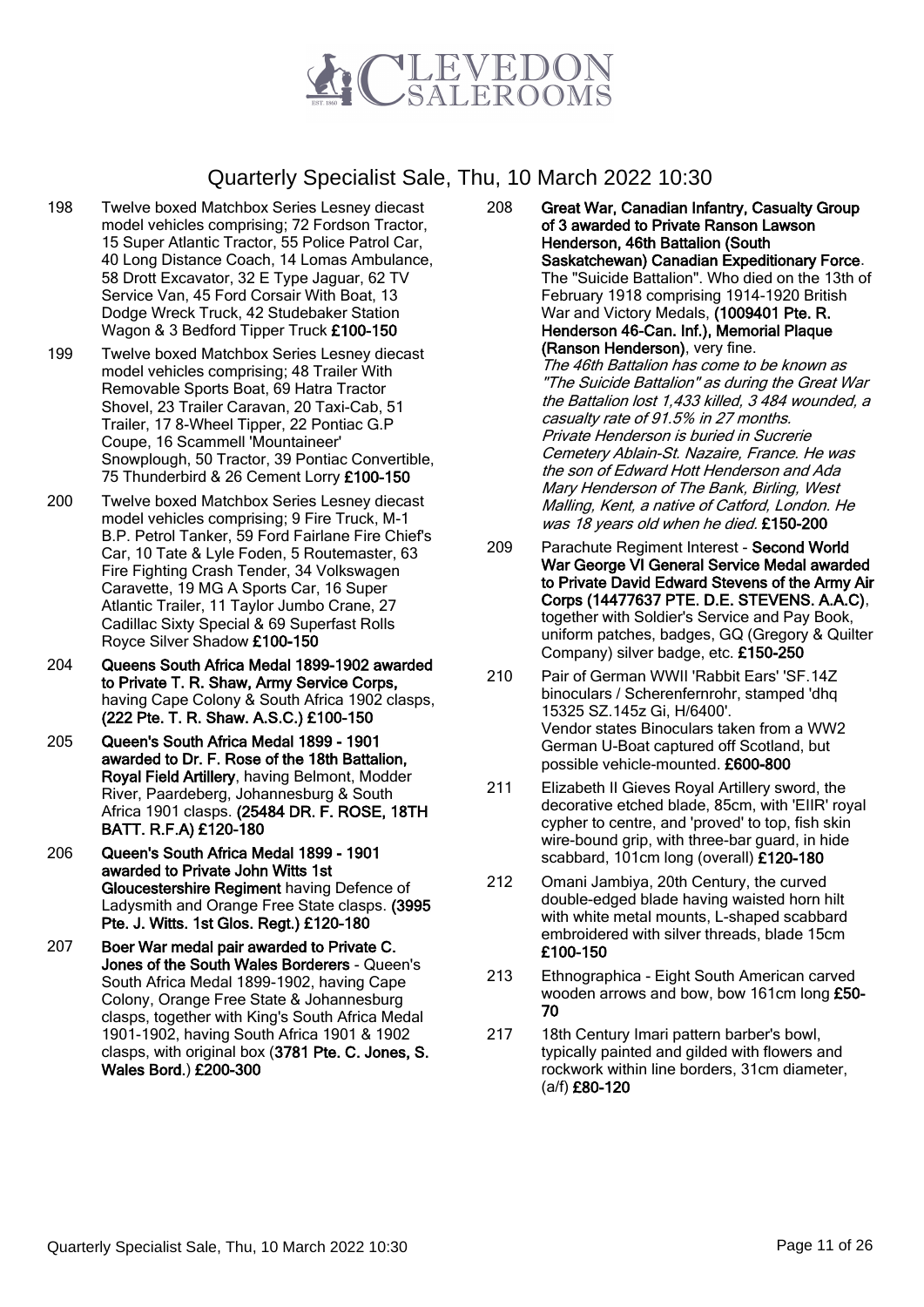

- 218 19th Century Chinese Canton Famille Rose porcelain vase, the body decorated with panels of court officials watching a performance and warriors on horseback, the neck with court officials in conversation, reserved on floral and foliate ground with geometric borders to the neck and foot, 33cm high £120-180
- 219 Chinese porcelain planter and stand, Republican period, decorated with panels of figures in waterside landscapes, within 'iron red' borders, two plugged drainage holes to base, 24cm x 15cm x 11.5cm high, on original hardwood stand, 14cm overall £300-500
- 220 Chinese blue and white porcelain ginger jar, painted with prunus blossom, with scroll-pierced hardwood cover, four character mark to base, 25cm high overall £200-300
- 221 Large Chinese provincial blue and white porcelain ginger jar, painted with buildings in a landscape, with pierced hardwood cover, 22.5cm high overall £80-120
- 222 Chinese blue and white porcelain baluster jar and cover, decorated in underglaze blue with the twelve animals of the zodiac, dragon, overseen by a dragon, beneath domed Dog of Fo cover, four character mark (pseudo Kangxi) beneath, 33cm high (a/f), together with a sleeve vase, 25cm, and a double gourd vase, 18cm, both also with pseudo Kangxi marks, (3) £150-200
- 223 Chinese blue and white porcelain stem bowl, the hemispherical bowl decorated with a mountainous coastal landscape and figure in a fishing boat, five registers of characters, the flared foot with stiff leaf decoration and four character mark (possibly pseudo Yongzheng) beneath, 13cm diameter x 12cm high £200-300
- 224 Set of seven Chinese blue and white chargers and plates, circa 1800, each having a floral spray centre within diaper and wave borders, comprising a pair 31.5cm diameter, a pair 33.5cm diameter, and three 40.5cm diameter, (s/d), (7) £100-150
- 225 Set of three 19th Century Chinese blue and white chargers with foliate design centres and borders, 38.5cm diameter (one a/f) £150-200
- 226 Late 19th or early 20th Century large Chinese blue and white porcelain charger, painted with buildings in a mountainous landscape, 53cm diameter £150-250
- 227 Large Chinese sang-de-boeuf baluster vase, 43cm high £150-200
- 228 Three Chinese porcelain miniature vases or scent bottles, comprising: a cylindrical 'sleeve' example with blue and iron red decoration depicting two figures at the water's edge, watched by sea creatures, unmarked, 8cm long; another of similar form, decorated with a successful return from a hunt, unmarked beneath but with characters to shoulder, and a mallet-shaped example with dragon decoration, indistinctly marked, 8cm and smaller, no stoppers, (3) £100-150
- 229 Chinese blue glazed terracotta 'tomb' figure of an attendant, probably Tang Dynasty, 618-906 AD, the standing bearded figure having removable head with domed hat, part glazed in dark blue to robes, standing on a stepped square base with drape decoration, 32.5cm high overall £50-100
- 230 Japanese Imari dish with traditional iron-red and blue decoration, 36cm diameter £80-120
- 231 Japanese Imari baluster vase, circa 1900, typically decorated with leaf and scroll bordered panels of birds amidst foliage against a floral and diaper ground with gilt highlights, underglaze blue four character mark to base, 57cm high £400-600
- 232 20th Century Japanese Satsuma porcelain figural group, possibly the gods Ebisu and Daikoku, the smaller holding a fan, printed marks, 25cm high £60-90
- 233 19th Century Chinese Canton carved tortoiseshell circular box, typically decorated with figures beside a pagoda or pavilion, the body (a/f) with silver gilt lining hallmarked Dublin, 1826, sponsor JJ - possibly Joseph Johnson, Sen'r (d.1832) - and stamped 'T. NORTH', 10cm diameter £80-120
- 234 Chinese painted vellum circular box, decorated with female figures in a garden and with blue fabric lined interior, 23cm diameter £50-80
- 235 Chinese or Tibetan carved soapstone miniature shrine ornament, of pierced rectangular form with central niche revealing a cast devotional relief figure holding a staff, 9cm high £50-80
- 236 Chinese bronze bust of Guanyin, late Qing Dynasty, modelled with chignon, serene expression with almond eyes, 21cm high £120- 150
- 237 Chinese carved wooden figure of Guanyin, late 19th Century, well-modelled in flowing robes and standing upon a dragon, 24cm high £150- 200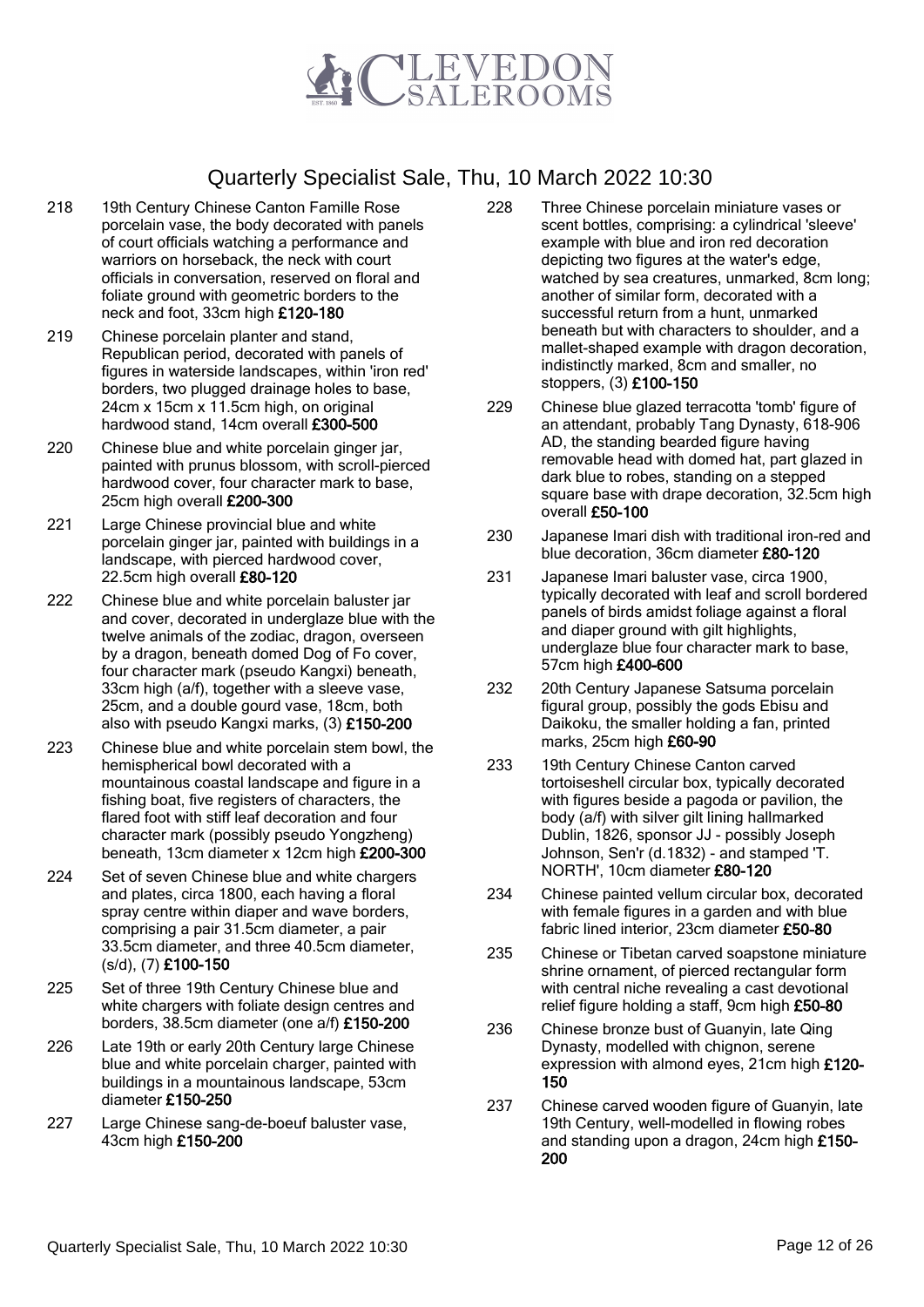

- 238 Pair of Chinese carved rootwood figures of Fishermen, late Qing Dynasty, modelled in mirror poses with fish, staff and creel, on naturalistic bases, 29.5cm high, (2) £60-90
- 239 Chinese carved rootwood figure of Shou Lao, late Qing Dynasty, typically modelled with staff and peach (for longevity), 21.5cm high £50-70
- 241 Chinese hardwood and painted enamel relief panel, late Qing Dynasty, the vase shaped plaque, with landscape decoration, containing a ruyi sceptre, bullrush and strand of chimes including a bat (fu) over tassels, upon carved stand, within moulded frame, 41.5cm x 22cm overall (s/d) £300-500
- 242 Two frames of Chinese hardwood, red lacquer and carved softwood relief panels, from a screen or cabinet, comprising a register of four and another of three (fourth panel missing), both outer frames 48cm x 71cm high £100-150
- 243 Nest of four Chinese hardwood occasional tables, of typical bamboo design with pierced ornament, largest 49cm x 35cm x 71cm high £100-150
- 244 Chinese woodblock print, Republican period, depicting two officials with satchels, watching children playing Blind Man's Buff, buildings and an enclosure beyond with uniformed figures at leisure playing ball games, with banner inscription to sky, 48cm x 79cm, framed £80-120
- 245 Burmese gilt lacquer figure of Buddha Shakayamuni, with elongated earlobes, seated cross-legged in padmasana on a lotus throne, his hands in bhumisparsa and dhyana mudra, 11cm high (ex. base) £50-80
- 246 Sino Tibetan bronze of Usnisavijaya, the eight armed god of War, 18th Century, seated in dhyanasana on a double lotus plinth, hands in various mudras and holding axe, fly whisk etc., green patination, 15.3cm high £80-120
- 247 Antique Sino Tibetan iron bust of the crowned Buddha, 17th or 18th Century, 14.5cm high £150-200
- 248 Tibetan bronze figure of Gaja Samhara Murthy as Shiva, slayer of the elephant demon Gajasura, Shiva modelled dancing on the head of the elephant, with sword, mace, etc., within 'elephant hide' prabha mandala, on stepped breakfront base, 30cm high £120-180
- 249 Early Thai gilt alloy figure of a standing Buddha, possibly 17th Century, left hand raised in abhaya mudra, right leg angled, on domed red painted base, 16.7cm high For a similar figure dated to 16th / 17th Century, see Dukes of Dorchester, 20th May 2016, lot 8. £100-200
- 250 Large Thai bronze figure of (Maha) Katyayana, Rattanakosin Kingdom, 18th / 19th Century. Seated in dhyanasana with hands to belly on a double lotus base, 30cm high Mahakatyayana was a disciple of Gautama Buddha, extremely sought after for his looks, so he transformed himself into a fat monk to avoid distraction from the righteous path. £100-150
- 251 Japanese arrow head or Yanone, pierced with a pentafoil flowerhead motif, 19.5cm long, plus two smaller plainer examples, and a rustic iron spear tip, (4) £50-80
- 252 Japanese Meiji period shibayama-style ivory card case, decorated in mother-of-pearl and giltenriched lacquer and coloured handstones with birds, insects, tree and plants, 11.5cm x 7.5cm £120-180
- 253 Japanese gilt bronze figure of Buddha Amida Nyorai, probably late Edo period, standing within a pierced full-length mandorla on stepped base, 11.5cm high £80-120
- 254 Japanese embroidered silk kimono, early 20th Century, finely embroidered with prunus or cherry blossom, pink roses, thatched huts and rippling water on a black ground, approximately 125cm long, with matching tie belt £100-150
- 255 Japanese textile panel depicting Cranes, early 20th Century, 126cm x 37cm, framed and glazed £80-120
- 256 Large Japanese carved hardwood fish Koi Jizai Kagi - kettle hook, modelled as a carp swallowing a pearl, weathered from outdoor use but retaining a few traces of original finish, 82cm long, on later purpose-built display stand £200- 300
- 257 Japanese Meiji period shibayama two-fold dressing screen, decorated in deep relief in mother-of-pearl and ivory with eagles observing sparrows, within red lacquer border and carved ebonised surrounds, each panel 79.5cm wide x 183cm high, on castors £100-150
- 258 Javanese terracotta head, possibly the Buddha, 14th or 15th Century Javanese Majapahit Kingdom, modelled with hair scraped into a topknot, 11cm high £80-120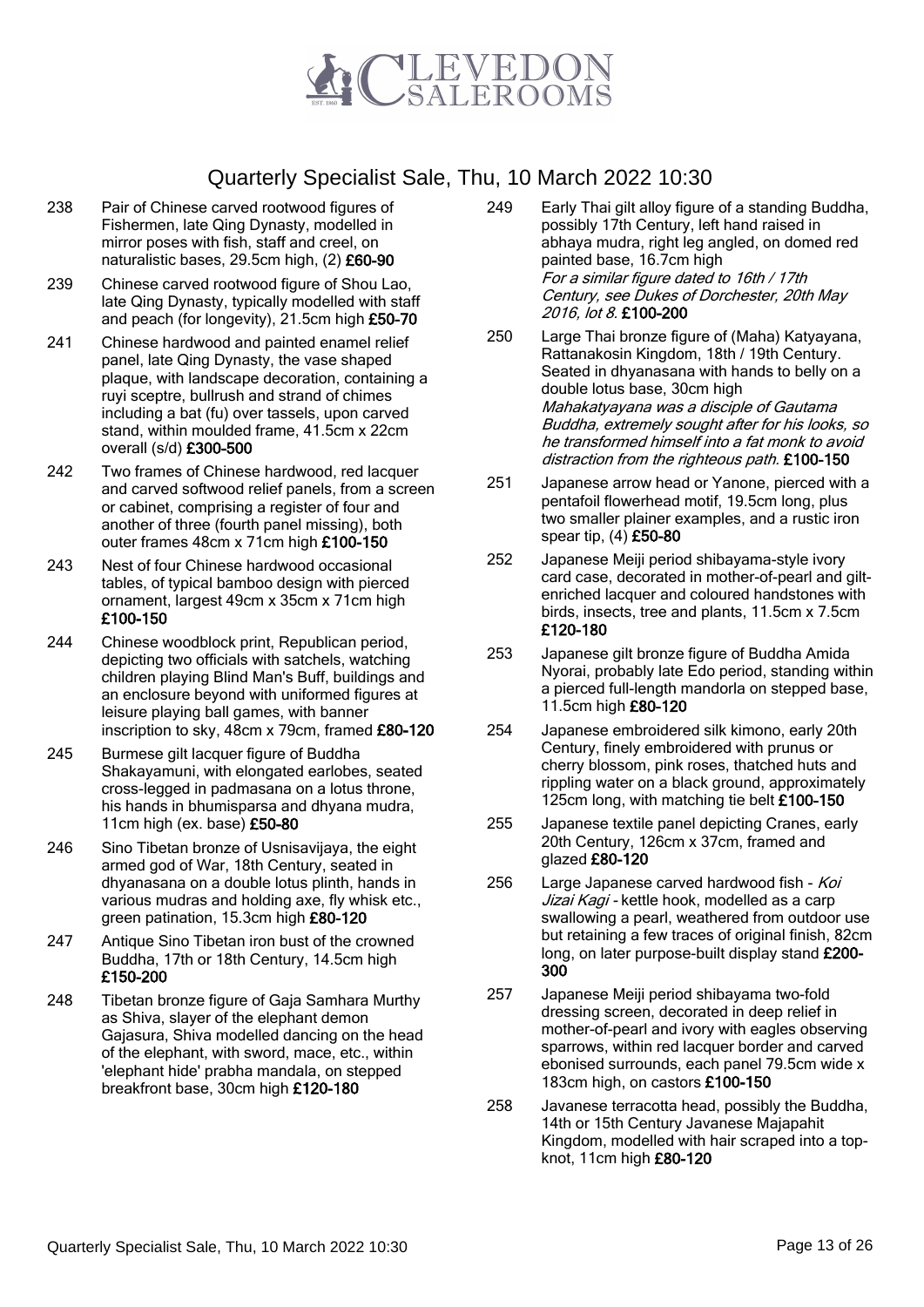

- 259 Indian bronze palanquin pole handle modelled as the head of a tiger, probably 18th Century, with engraved stripes, 13.5cm long £150-250
- 260 Early 20th Century Indian carved hardwood occasional table, the circular top profusely carved with central roundel of elephants flanking female figure, within foliate scroll and diaper borders, raised on three elephant head carved supports set with ivory eyes and tusks, 68cm (widest) x 65cm high £100-150
- 261 19th Century Ottoman Turkish Canakkale brown-glazed pottery ewer, 35cm high £100-150
- 262 Near pair of Eastern pottery bottle vases (surahi), possibly 19th Century Multan (then India, now Pakistan), each unusually modelled with double animal mask pouring terminal formed as the heads of a tiger and deer or similar, one with Multan-style turquoise decoration, the other a more varied Iznik-style Persian palette, 12cm high and smaller £100- 150
- 266 Two Staffordshire creamware Whieldon type plates, circa 1760, tortoiseshell glaze, the borders press moulded with basket-weave and scrolls within shaped gadrooned rims, 24cm diameter £80-120
- 267 Two similar early 19th Century Marquis of Anglesey type cups and saucers, probably by Coalport, each cup with gilt-ground floral interior and gilt band to exterior, unmarked, (4) A version of this pattern was most famously produced by Swansea. £100-150
- 268 Early 19th Century porcelain plate, possibly Swansea, relief-moulded with floral borders, the reserve painted with an open basket of flowers within formal gilt border, the rim with floral sprays and gilt diaper panels, unmarked, 22cm diameter £80-120
- 269 Early 19th Century Flight, Barr & Barr (Worcester) cup and saucer, gilded and painted with flowers and foliage in the manner of William Billingsley on a pale yellow ground, impressed marks, saucer 14.7cm diameter £50-80
- 270 Mid-19th Century twin-handled vase, of Portland vase shape, probably Copeland, painted and gilded in the Imari palette, painted marks, 27cm high £60-90
- 271 Pair of Victorian baluster shaped twin-handled vases, each decorated with scenes in the manner of Myles Birket Foster within gilt ivy leaf surrounds on a cobalt blue ground, printed mark to one vase, 33cm high £300-400
- 272 James Hadley for Royal Worcester Rare complete set of six Victorian figures of politicians, circa 1874, comprising William Gladstone, Hugh McCalmont Cairns, John Bright, Robert Lowe, Benjamin Disraeli, and William Cavendish, 15cm high and smaller (6) £1,500-2,500
- 273 Royal Worcester tazza, painted by Richard Sebright (1870-1959) with fruits and flowers within richly gilt cobalt blue and apricot ground border, 24cm diameter £200-250
- 274 Hannah Barlow for Doulton Lambeth, footed baluster vase with sgraffito decoration of grazing ponies within moulded borders, impressed and incised marks with artist's monogram, 27cm high £120-180
- 275 Elton Ware (Clevedon) pottery tyg or cider cup, commemorating the Armistice, clear glazed and inscribed with stylised floral motifs and "Pax 1918", painted signature to the base, 17.5cm high £80-120
- 276 William Moorcroft Pomegranate pattern jug, circa 1916-1920, with tube-lined decoration on a mottled blue-green ground, green painted initials, 15.5cm high, (s/d) £80-120
- 277 Clarice Cliff 'Bizarre' posy holder modelled as a stork resting on a tree stump, black printed mark, 18cm high £80-120
- 278 Royal Crown Derby Imari (1128) pattern octagonal bowl, date code XLII for 1979, printed and painted marks beneath, 21cm diameter £200-300
- 279 Royal Crown Derby teapot and coffee pot, and cup and saucer painted and gilded in the Imari pattern, number 1128, tallest 23cm £200-300
- 280 Two 18th Century Delft dishes, the larger decorated with central floral panel, conforming ring border and outer border of arcades and circular panels, old Sotheby's stock label, 40cm diameter, the smaller example 34cm diameter, (2) £50-80
- 281 Dated late 18th Century French Sevres porcelain coffee saucer, of steep-sided circular form decorated with gilt-edged panels of birds on a *bleu celeste* ground, crossed Ls beneath with date code cc for 1780, painter's mark P'for Jean-Jacques Pierre the Younger (active 1763– 1800) £150-250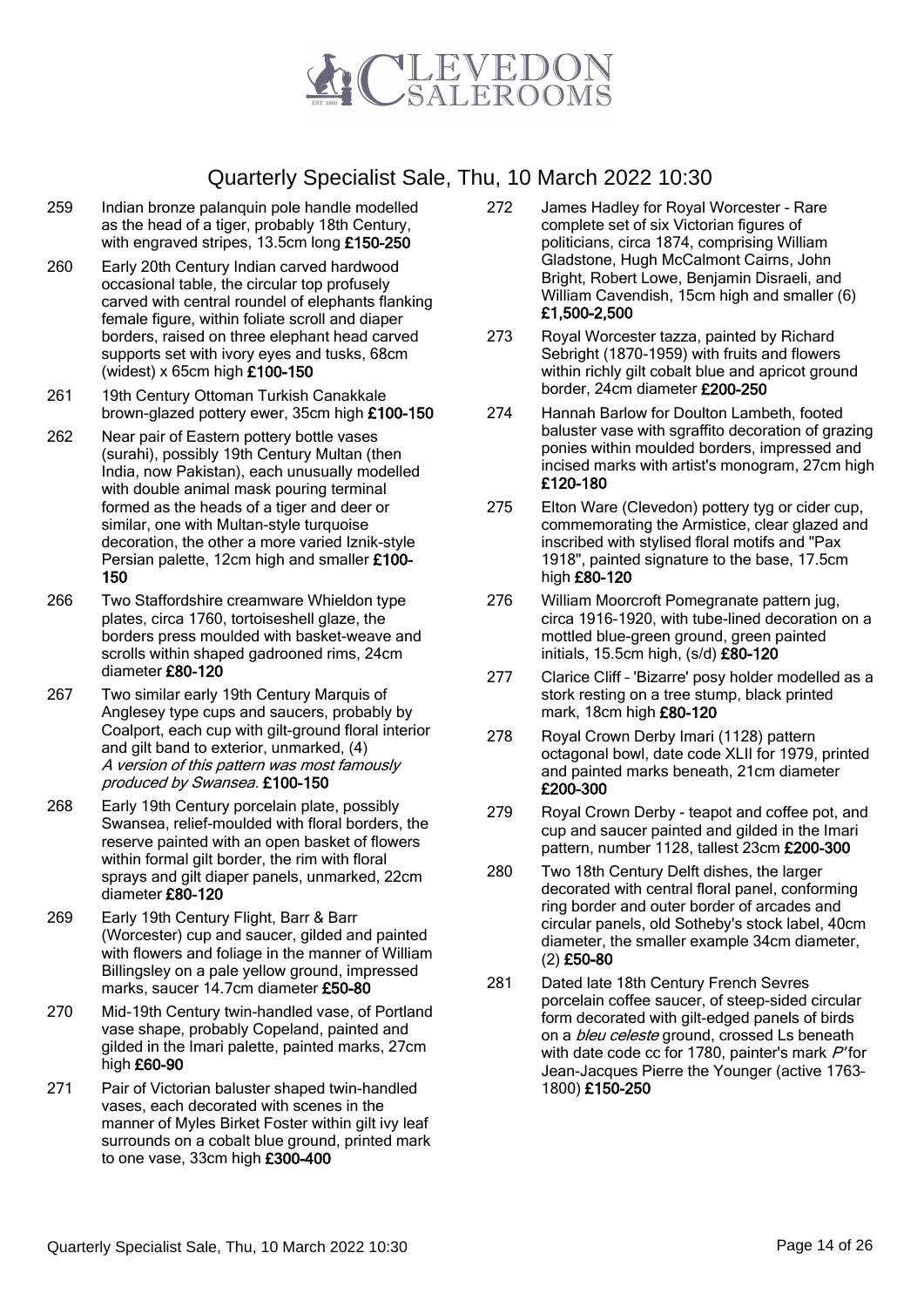

- 282 Italian maiolica charger, circa 1900 in the manner of Rubboli (Gualdo Tadino), decorated in blue, yellow and manganese lustre with a pseudo classical scene of revelry at a horse parade, within Renaissance style border of mythical beasts, landscapes vignettes, urns and scrollwork, 38cm diameter, (a/f) £100-150
- 283 Italian maiolica dish, probably Florence, circa 1900, decorated with a scene of the Muse of Poetry after Raphael (Raffaello Sanzio), the original fresco on the vault of the Stanza della Segnatura in the Vatican Museum, two putti holding tablets 'Numine Afflatur' (Inspired by the Spirit), underglaze blue initials (probably I. T.) verso, 34cm diameter £100-150
- 284 Italian maiolica shallow dish, late 19th Century, possibly Castelli, decorated with a family of three figures outside a cottage, with saddled donkey, unmarked, 34cm diameter £60-90
- 285 Unusual Italian maiolica dish, possibly Castelli, early 20th Century, depicting a maiden at sea, supported by a mermaid and attendants, within yellow, green and blue foliate border, unmarked, 42cm diameter, (a/f) £150-200
- 286 Maiolica plate painted with Cupid drawing his bow before a mountainous landscape, together with a smaller similarly decorated dish with shaped rim, 21cm diameter and smaller £70-100
- 287 Italian maiolica charger, Aiuto Morroni, (1879- 1954), Gualdo Tadino (Umbria), decorated in blue and gilt lustre with a scene from 'Muzio Scevola' within Renaissance style border of mythical beasts, inscibed verso 'Muzio Scevola, A. Morroni, Gualdo Tadino', 43cm diameter Muzeo Scevola is an early 18th Century threepart work composed in London by Amadei, Bononcini and George Frideric Handel, circa 1720.

The young Roman soldier Muzio disguises himself as an Etruscan to assassinate King Porsena. When the King makes a speech to his troops, Muzio kills another man in error. Muzio is held but proudly proclaims that he is as ready to die and, to demonstrate this, thrusts his right hand into the fire, hence "Scevola" (left-handed). Porsena recognises his bravery and releases him. £80-120

288 Italian maiolica charger, early 20th Century in 17th Century style, depicting a battle scene within a border of martial trophies, initialled G. M. verso, 40cm diameter £120-180

- 289 Large 20th Century maiolica charger, decorated in the *istoriato* tradition with a scene of female harvesters, within blue-ground border of masks and *grotteschi*, 47cm diameter £250-350
- 290 Pair of Italian Castelli-style maiolica dishes, early 20th Century, one depicting The Seduction of Callisto (Jupiter disguised as Diana) from Ovid's Metamophosis, the other an Arcadian scene of a courting couple in a landscape, both with crowned lion armorial to the border of Amorini and Bacchantes, unmarked, 28.5cm diameter, (2) £80-120
- 291 Italian maiolica charger, Aiuto Morroni, (1879- 1954), Gualdo Tadino (Umbria), decorated in blue and gilt lustre with a classical scene from the Sacking of Rome (397 BCE) of Marco Papirio striking the Gallic Chieftain Brennus, after an engraving now in Thorvaldsen's Museum, from Bartolomeo Pinelli's 'Istoria Romana (1818-19), inscribed in Umbrian dialect verso beneath AM monogram - "Gualdo T -Papirio che perchuotte con il suo scettro un Galllo [sic] che per ishierzo volle toccargli la barba" (more usually "M. Papirio, percuote col suo bastone di avorio, un Gallo, che per ischerzo gli volle toccare la barba") within Renaissance style border of mythical beasts, 39.5cm diameter £100-150
- 292 Italian maiolica dish or charger, circa 1900, decorated in gilt-enriched blue, yellow and manganese lustre in Gualdo Tadino style with 'Bacchus and Ariadne' after Titian, unmarked, 49.5cm diameter £250-350
- 293 KPM Berlin maiolica-style 'Istoriato' oval dish, decorated with a version of The `Triumph of Bacchus' within a border of grapes, masks and musical instruments, printed sceptre mark to underside, 52cm diameter £200-300
- 294 Large 19th Century Italian maiolica charger, painted in the Castelli manner with a farmer and animals in a pasture, 42cm diameter £200-300
- 295 Large 19th Century Italian maiolica charger the centre painted with four figures, one horned (possibly a scene of Moses striking the rock), within a border of mythological birds and scrolling foliage, the outer border with four portrait reserves (three female, one male) interspersed by fauns, mythological birds and stylised foliage, 59cm diameter Previously sold in these rooms, 7th June 2018, lot 253. £250-350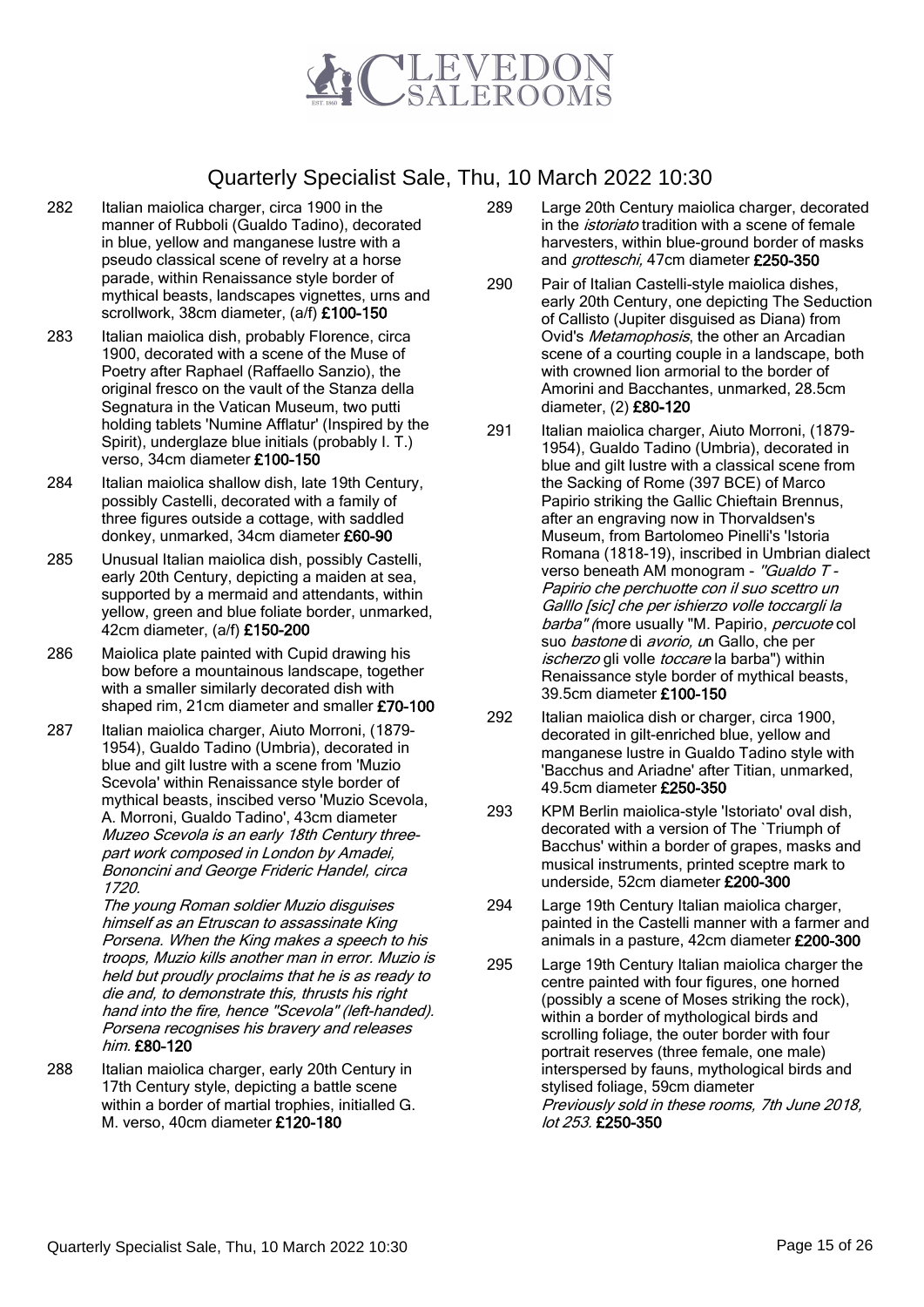

296 Large Italian Castelli-style maiolica charger, circa 1900, depicting Bacchus and Ariadne on the Island of Naxos, within border of masks and grotteschi, 61.5cm diameter

Whilst this theme was explored by Titian and Annibale Carracci, the most direct influence for this composition comes from Charles Antoine Coypel (1694-1752). Ariadne, abandoned on his rock of Naxos by Theseus, receives the visit of Bacchus. Above Ariadne, Hymen raises his torch, while Bacchus, his left hand on the heart, takes Ariadne's arm with the other, and makes his marriage proposal. £250-350

- 297 Large Italian maiolica charger with central painted decoration of soldiers resting before a mountainous lake scene, within a foliate border, 41cm diameter £150-200
- 298 Large Italian Castelli-style maiolica charger, circa 1900, the centre painted with five cherubs or *amorini* in a coastal landscape, one blowing a horn, another holding a scroll, the border with grotteschi and mask heads, 58cm diameter £250-350
- 299 Large Italian maiolica charger with central painted decoration of Diana the Huntress, her dog and attendants by a lake, within a border of tiered ornaments and *grotteschi*, 41.5cm diameter £150-200
- 300 Pair of Italian maiolica chargers, early 20th Century, the first depicting Diana awakening Endymion, the other possibly the Fall of Phaeton, each within blue ground border of masks and mythical beasts (grotteschi), cursive monogram GM verso, 39.5cm diameter, (2) £250-350
- 301 Cantagalli Large Italian maiolica dish, circa 1900, in the Urbino 'Istoriato' tradition depicting warriors holding flaming torches and a flag standard, fighting over a chest containing gold, cockerel mark and letter 'B' verso, 48cm diameter £400-600

302 Pair of mid-19th Century Spanish cold painted terracotta figures by José Cubero Gabardón (1818-1877), modelled in traditional dress, each with a gun raised on rectangular base with applied printed paper label 'JOSE CUBERO, ESCULTOR. Pasage de Heredia No. 23, MALAGA', under glass domes on turned ebonised bases, 29cm high (ex. domes with bases)

A group of comparable figures formerly in the collection of the Dukes of Bedford, where they were displayed in the (now demolished) Museum Room at Woburn Abbey in the 19th century.

See 'Property from Two Ducal Collections Woburn Abbey, Bedfordshire', Christie's 2004 £400-600

- 303 Alois Hampel, (1853-1924) Large pair of terracotta figures, circa 1900, the first modelled as a turbanned and bearded North African Berber or Bedouin with animal skin water bottle slung over his left shoulder, a bowl in his right hand, the second as a fisherwoman with net, creel, knife, pouch and catch of four fish, the latter figure signed 'Hampel' to the tree stump support, each on naturalistic base, arcademoulded support and black-painted plinth, 69cm high, (2) £600-800
- 304 Jose Santaeulalia for Lladro 'Champions Team' figure group of two footballers, 36cm high, on green plinth £400-600
- 305 Guido Gambone (1909-1969) dish, abstract painted in polychrome enamels on a white crackle glaze ground, signed 'Gambone Italy' with printed donkey mark to base, 45cm long £300-500
- 306 19th Century amethyst glass vase, of footed pedestal form with rough pontil, 30cm high £50- 80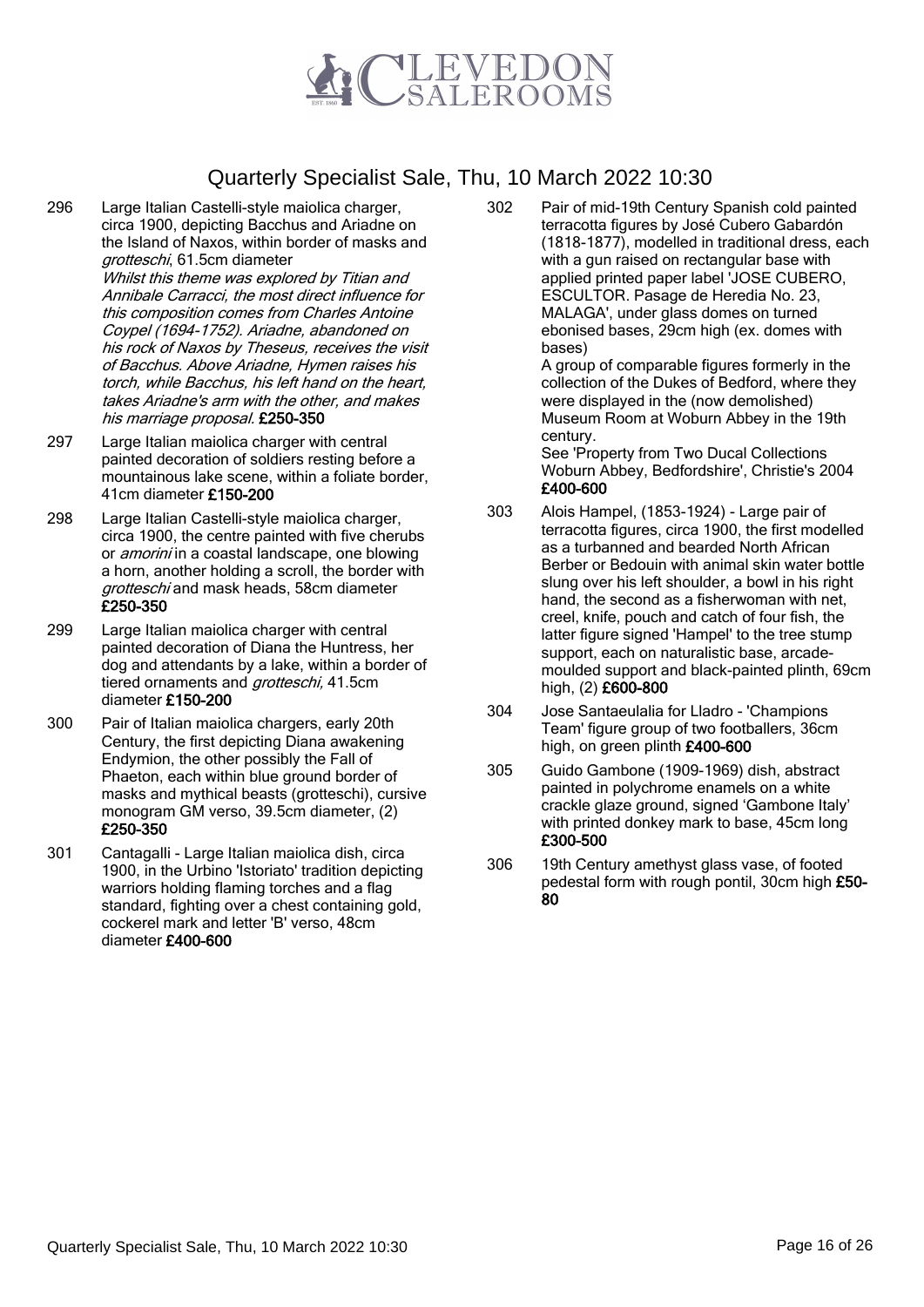

- 307 Attributed to Franz Hansel (1802-1883), monumental mid-19th Century large Bohemian ruby-flashed goblet and cover, the tapered bowl with finely engraved panel of a Turkish horseman posing next to his mount in a desert landscape with palm trees, surrounded by engraved arabesque decoration and with a single oculus viewing lens on the reverse, over faceted baluster stem and spreading foot cut with petal-shaped lobes, the conforming cover with grape and vine engraving and faceted flanged finial, 48cm high overall Franz Hansel (1802-1883) is noted for his fine engravings of Turkish horseman and for the understated treatment of his compositions. His work is discussed by Paul von Lichtenberg, Glasgravuren des Biedermeier (2004), pp.245- 251. A goblet with a related panel was sold by Bonhams, 30 September 2015, lot 83. £800- 1,200
- 308 Lalique 'Fleurons' shallow bowl or dish, pre 1945 etched mark R.Lalique, 25cm diameter x 5cm high £150-200
- 309 Lalique 'Coquilles' pair of clear and opalescent glass bowls, moulded and etched signature R LALIQUE FRANCE, 13cm diameter £300-400
- 310 Lalique 'Berbere' clear and frosted glass charger, centrally decorated with a goat amidst fruiting vines, indistinct etched signature, 39cm diameter £100-150
- 311 Geoffrey Baxter for Whitefriars, 'Banjo' vase, pattern number 9681, in Indigo, 32cm high £1,000-1,500
- 312 Alessandro Pianon (1931-84) for Vistosi, Italy, 'Pulcini' glass bird circa 1962, grey glass with green and blue murrine canes around the base and millefiori glass eyes, on copper wire feet, 27.5cm high £2,000-3,000
- 316 John Ogilby (1600-1676), 'London to King's Lyn' [sic], hand-coloured engraved ribbon map, 33.5cm x 44.5cm, framed and glazed £50-80
- 317 John Sell Cotman, (1782-1842) Three unsigned etchings, On the Yare Norfolk, Felbrigg Heath Norfolk and Norwich Thorp, 15cm x 19.5cm and smaller, all framed and glazed £100-150
- 318 After Robert West and William Henry Toms Hand coloured engraving, 'The North-West View of Bristol High Cross, With A Prospect of The Cathedral and The Parish Church of St. Augustine. Published March 25 1743', 38 x 48cm, framed and glazed £50-80
- 319 'Snaffles' (Charles Johnson Payne), (1884-1967) - Signed print - 'Ubique Meant - Bank, Olborn Bank - A Penny all the Way', signed to the mount in pencil lower right, 48cm x 71cm overall, framed and glazed £200-300
- 320 William Lionel Wyllie R.A. (1851-1931) Etching - Landing the Catch, signed in pencil lower left, plate impression size 15cm x 19.5cm, framed and glazed £100-150
- 321 Leslie Moffat Ward (1888-1978) Original etching - The Dark Chateau, trial proof, entitled, signed and dated 1919, 27cm x 19.5cm, framed and glazed £80-120
- 322 Beryl Cook (1926-2008) Signed limited edition coloured print - 'Tango Busking', No.327/395, titled and signed in pencil to the margin, 48cm x 48cm, framed and glazed £80-120
- 323 ARR Peter Reddick, (1924-2010) Four unframed signed wood engravings, to include Malham Cove (signed and dated 1981 in pencil lower right), a Sheep Fair or Agricultural Show, 1986, limited edition 8/60, and two others, image size 10.5cm x 15cm and smaller (4) £150-200
- 324 Manner of Koekkoek Oil on board River landscape, indistinctly signed lower right, 29cm x 44cm, gilt framed £300-500
- 325 English School, Early 19th Century Oil on canvas, Figures at a cottage door, unsigned, the canvas stamped K.F.A.S. [Kensington Fine Art Society], 26 Alfred Place West, Kensington, 44.5cm x 34.5cm, in gilt slip and gilt frame £100-150
- 326 Early 19th Century English School Oil on canvas - Pouring water, in the manner of Thomas Hand, (1771-1804), 43cm x 34cm, framed £200-300
- 327 Circle of Thomas Webster, (1800-1886) Oil on panel - Boy with rabbits, unsigned, 54cm x 41cm, framed £120-180
- 328 After Sir Edwin Henry Landseer, (1802-1873) Oil on canvas, The Lions, unsigned, 48cm x 65cm, in gilt frame £150-250
- 329 Henry Charles Woollett (1831-1885, attr.) Oil on canvas - Pair of studies of horses in a farmyard, both bearing signature 'Chas. Herring', 49cm x 67cm £200-300
- 330 James Aumonier (British, 1832-1911) Oil on canvas - Moorland Landscape, signed lower right, 59cm x 89cm, framed £150-200
- 331 Manner of William Henry Williamson (1820- 1883) - Oil on board, Fishing vessels in choppy waters, 33cm x 53cm £100-150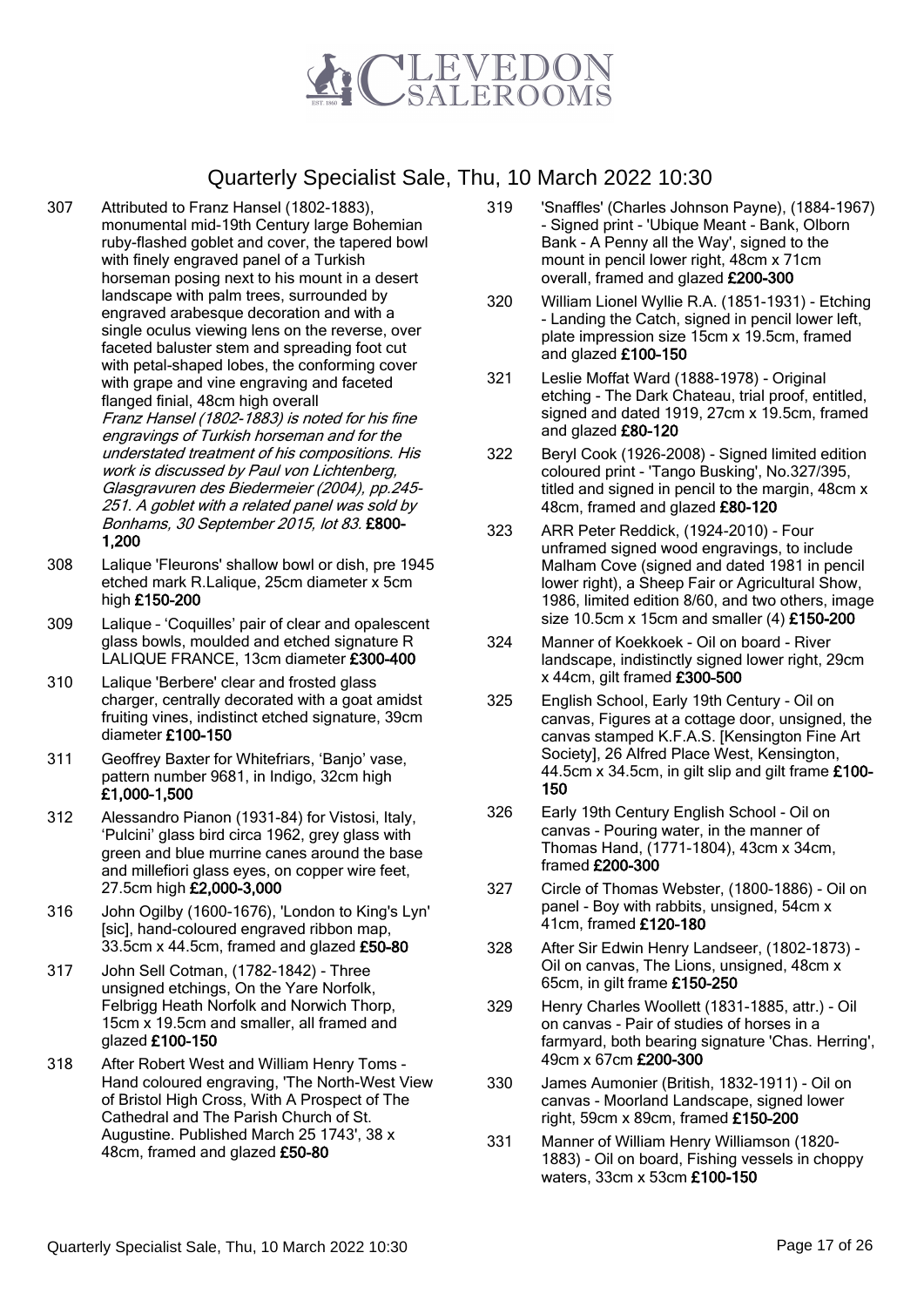

- 332 19th Century Continental School Watercolour Italian Lake scene, possibly Isola Bella, Lake Maggiore, 19cm x 40cm, framed and glazed £80 -120
- 333 Albert Proctor A.R.C.A. (1864-1909) Watercolour - Highland landscape, 57cm x 103cm, signed lower left, in gilt gesso frame £80 -120
- 334 Rex F. Hopes (1890-1982, Bristol Savages) Watercolour - Landscape with farm buildings, signed lower right, 36cm x 50cm, framed £50-80
- 335 Eric Craddy (1913-2007, Bristol Savages) Oil on canvas, 'Waiting for a Breeze', signed lower right, 53cm x 74cm £80-120
- 336 ARR Frank Shipsides (1908-2005) Watercolour - Gladden and Falken at Plymouth, signed and dated 2000 lower right, 26cm x 37cm £80-120
- 337 ARR Frank Shipsides (1908-2005) Oil on board - Fishing Boats, Polperro, signed lower right, 39cm x 60cm, framed £80-120
- 338 ARR Frank Shipsides, (1908-2005) Watercolour, 'Dar Mlodziezy' at Falmouth, signed and dated 2002 lower right, 22cm x 37cm, framed and glazed £100-150
- 339 ARR Frank Shipsides (1908-2005) Oil on canvas, Towing the 'Passat', signed lower right, 48cm x 74cm £200-300
- 340 ARR Colin Newman, (b.1923) Watercolour Wedmore, titled lower left and signed lower right, 34cm x 52cm, framed and glazed £80-120
- 341 ARR Colin Newman, (b.1923) Watercolour Pulteney Bridge, Bath, titled lower left and signed lower right, 24cm x 34cm, framed and glazed £40-60
- 342 ARR Colin Newman (b. 1923) Watercolour St. Michael's Hill, Bristol, titled lower left and signed lower right, 34.5cm x 50cm, framed and glazed £100-150
- 343 ARR Colin Newman, (b. 1923) Watercolour, Christmas Steps, Bristol, signed lower right, 51cm x 34cm, framed and glazed £100-150
- 344 ARR Local interest Colin Newman (b.1923) Two watercolour - Two views of the Clifton Suspension Bridge, one from a Seawalls garden, 35cm x 51cm, and one from Leigh Woods, 34cm x 51cm, both signed lower left, framed and glazed £150-250
- 345 ARR Philip D. Hawkins Oil on canvas- 'The Bristolian', signed lower right, 60cm x 76cm, framed £400-600
- 346 Frederick John Widgery, (1861-1942)- Watercolour and body colour, Dartmoor, signed lower left, 18cm x 52cm, framed and glazed £80 -120
- 347 Frederick John Widgery, (1861-1942) Watercolour and bodycolour - Beach Scene with Rocks, signed lower left, 35cm x 53cm £80-120
- 348 Frederick John Widgery, (1861-1942) Watercolour and body colour - Two coastal landscapes, signed lower left, 24cm x 34.5cm, framed and glazed £100-150
- 349 Frederick John Widgery, (1861-1942) Watercolour and bodycolour - Headland Rocks, Newquay, 43cm x 58cm, framed and glazed £100-150
- 350 Circle of Frederick John Widgery (1861-1942) Watercolour and bodycolour - Coastal cliffs, indistinctly inscribed lower left, 49cm x 74cm, framed and glazed £80-120
- 351 ARR Major-General John Christopher Temple Willis RI (1900-1964) - Watercolour - Barmouth Estuary, signed lower right, Aldridge Bros., Worthing Gallery label verso, 34cm x 51cm, framed and glazed £80-120
- 352 ARR Brian Irving (1931-2013) Mixed media- 'Market Report', signed lower right, 15cm x 19cm £80-120
- 353 ARR Brian Irving (1931-2013) Watercolour 'In the Dales', signed lower left, 22cm x 32cm £80- 120
- 354 George M. Soutra (Continental, 19th Century) Monochrome watercolour - Italian landscape, signed lower right, 9cm x 20cm, framed and glazed £80-120
- 355 ARR John Frederick Palmer RWA (b. 1939) Watercolour - 'Cordoba', signed lower right, 20cm x 27cm, framed and glazed £80-120
- 356 19th Century English School Oil on canvas Cattle Watering, 44cm x 74cm £200-300
- 357 Edward Charles Williams (1807-1881) Oil on canvas - River scene, moon rising, signed lower left, 37.5cm x 62cm £200-300
- 358 ARR Edward Wesson, RI, (1910-1983) Watercolour - Shoreham from the West, signed lower right, 21.5cm x 29cm, Frost & Reed label verso, framed and glazed £200-300
- 359 ARR Edward Wesson, RI, (1910-1983) Watercolour - Piddinghoe, signed lower left, 21cm x 29cm, Frost & Reed label verso, framed and glazed £150-200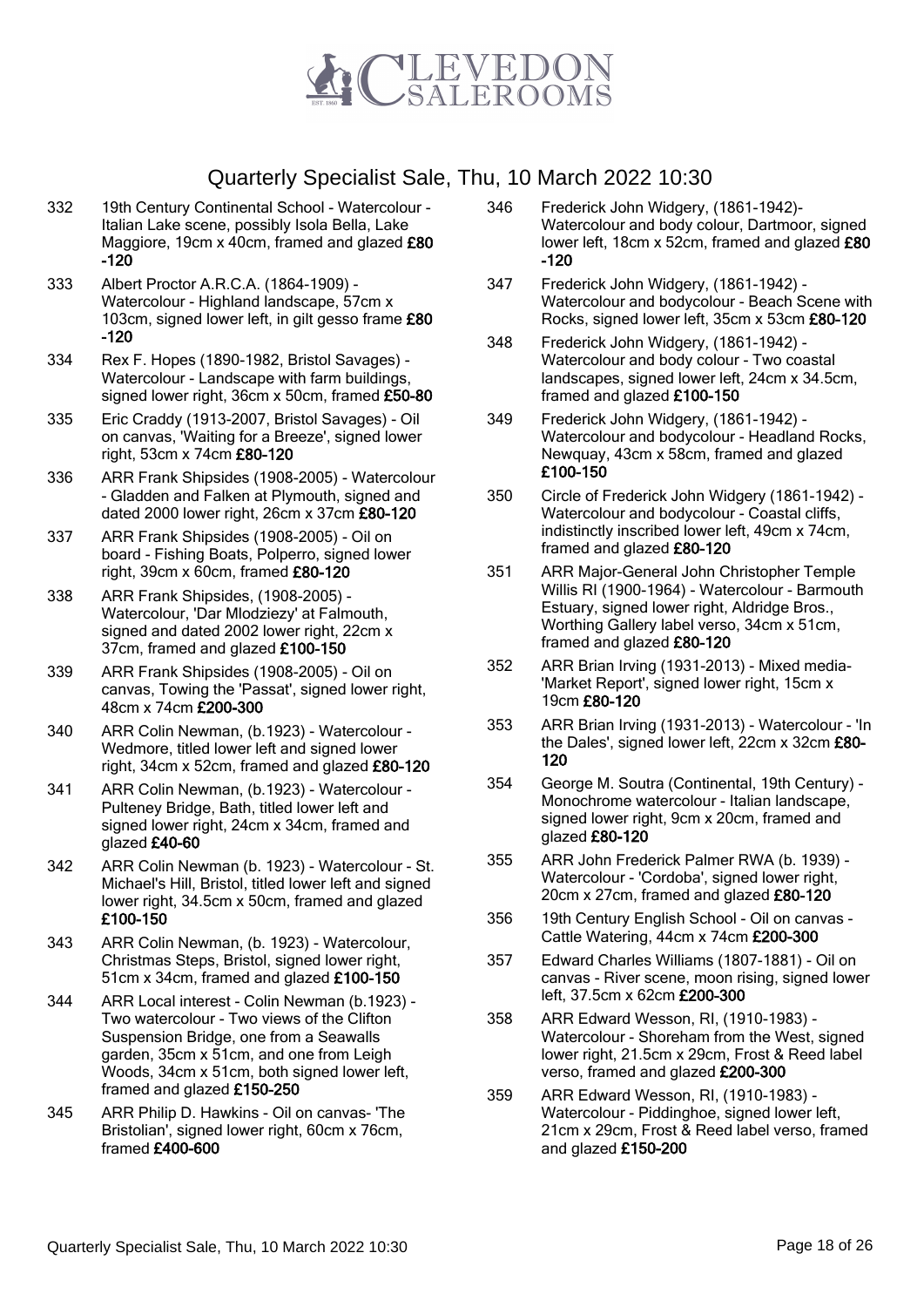

- 360 ARR Edward Wesson, RI, (1910-1983) Watercolour - Winter Light, Albury, signed lower right, 33cm x 45cm, Frost & Reed label verso, framed and glazed £300-500
- 361 ARR Edward Wesson, RI, (1910-1983) Watercolour - Winter, signed lower left, 33cm x 46cm, Frost & Reed label verso, framed and glazed £300-500
- 362 ARR Robert Blackwell (British, 20th Century) Oil on canvas - 'Christmas Morning, 1940', signed lower right, 39.5cm x 75cm, framed With handwritten note The scene shows the Bristol built corvette 'Clematis' £150-250
- 363 ARR Reginald Edgar James Bush (1869-1956) Oil on panel, Portrait of a Girl, signed lower left and titled verso, 1931 Royal Academy exhibition label, 34cm x 24cm, framed £200-300
- 364 ARR Sidney Cardew (British, b. 1931) Oil on canvas - St Paul's from the River Thames, signed and dated (19)91 lower left, 39cm x 49cm £200-300
- 365 Thomas Rose Miles (British fl. 1869-1910)- Oil on board, 'Crossing the Ford', and 'The Advance Guard', 29cm x 45cm £200-300
- 366 19th Century English School Oil on canvas Boy sleeping with dog, 39cm x 33cm, framed £300-400
- 367 Henry Barnabus "Harry" Bright (British, 1846- 1897) - Watercolour and white bodycolour - Two studies of a robin and other garden birds in rural winter landscapes, signed and dated 1880, 30cm x 24.5cm, framed and glazed £300-500
- 368 ARR Morgan John Rendell (British, 20th Century) - Two oils on panel - 19th Century street scene, and Netherlandish winter landscape with skaters, both signed lower right, 38cm x 48cm, framed £80-120
- 369 ARR Margaret Firth (1898-1991) Oil on panel Still life with flowers, signed lower right, 65cm x 54.5cm, framed £200-300
- 370 ARR June Fieler (British, b.1924) Oil on canvas - Still life with flowers, 34cm x 29cm and portrait, 39cm x 30cm £200-300
- 371 ARR Ray Howard-Jones, (1903-1996) Mixed Media - Hartland Point, on earlier canvas by Alan Cotton, 70.5cm x 91cm, framed £300-400
- 372 John Faulkner (1835-1894) Watercolour Ballinahinch, Galway, signed lower left, 45cm x 86cm £300-500
- 373 Joseph Thorburn Ross A.R.S.A. (1849-1903) Oil on board - Harbour scene, signed lower left, 24cm x 34cm £300-400
- 374 ARR Jerzy Marek (1925-2014) Oil on board 'Tete a Tete', signed lower right, 21cm x 16cm, framed £200-250
- 375 Attributed to Louis Wain Charcoal on paper, inscribed The "Green" Cat with signature, 19.5cm x 12cm (framed and glazed) £300-500
- 376 Robert John Hammond (act. 1879-1911) Pair of oils on canvas - Rural landscape with figures, signed lower left and right, both 38cm x 59cm, framed and glazed £300-500
- 377 ARR Fortunino Majania (1881-1963) Mixed media (pencil and grey wash heightened with white), 'Au Revoir to Jack and Jill', artwork for the Illustrated London News 28 October 1939, signed lower left, exhibition label verso, 32cm x 23.5cm, framed and glazed £400-600
- 378 Canute Caliste (Grenadian, 1914-2005) Acrylic on board, St. G. G.Carriacoo. W.I., signed lower left, 27cm x 38cm £100-150
- 379 Attributed to Francis Wheatley, (1747-1801) Oil on canvas - Children and ponies in a landscape, oval 75cm x 63cm (max.), framed £500-800
- 380 Circle of Ludolf Backhuysen (Bakhuizen), (Dutch, Emden 1631 - Amsterdam 1708) - Oil on panel - Two-masted ship and fishing boat off the coast, pitching on rough seas, apparently unsigned, 23.5cm x 32cm, in a ripple-moulded frame £2,000-3,000
- 381 Early-Mid 18th Century Provincial School Oil on canvas - Portrait of an Artist, possibly a selfportrait in the manner of Francis Hayman, 34cm x 28.5cm, in gilt gesso frame £500-700
- 382 English School, early mid 19th Century Oil on canvas - Portrait of a young gentleman, possibly Francis Norman, circa 1830. depicted bustlength in white wing-collar shirt, white stock, waistcoat and jacket or long coat, beside a pillar, unsigned, 74cm x 61.5cm, in swept gilt frame, later handwritten label verso 'Francis Norman of Mistley Bros.', and storage label of C. & G. Ayres Royal County Depository, Reading £400- 600
- 383 Edgar Bundy (British 1862-1922) Watercolour The Gage of Battle, signed lower right, entitled to gilt mount, 49cm x 65cm, framed and glazed £600-800
- 384 Joseph Morris Henderson RSA (Scottish 1864- 1936), oil on canvas, Coastal landscape with ruins, signed lower right, 39.5cm x 59.5cm £500- 700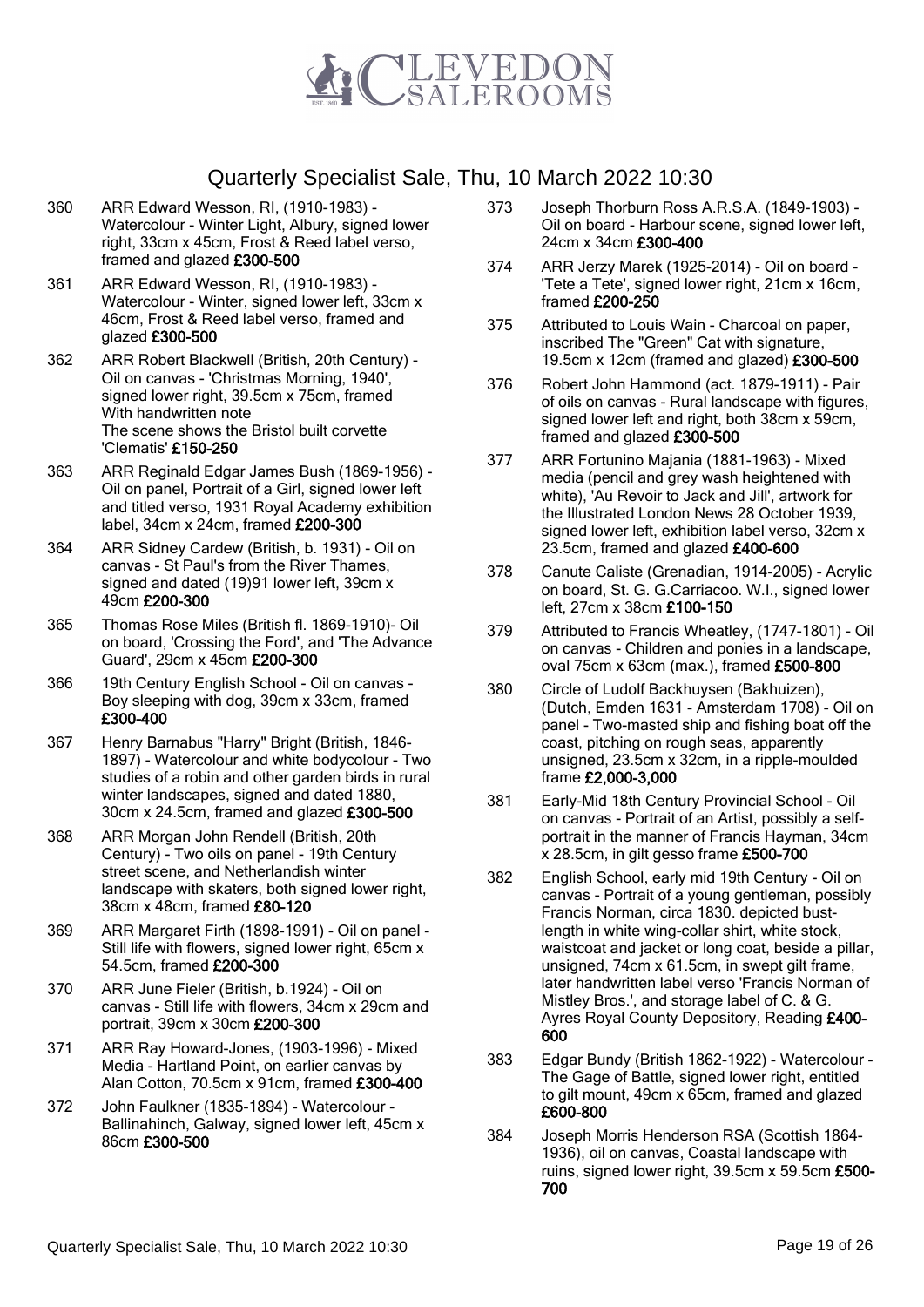

- 385 John Charles Morris, (fl. 1851-1889) Oil on canvas - Sheep and sheepdog overlooking a loch, signed and dated (18)59 lower left, 59cm x 91cm, framed £700-1,000
- 386 Henry Charles Bryant, (1812-1890) Oil on canvas - 'The Schoolroom', signed lower left, 59cm x 90cm, framed £1,000-1,500
- 387 Four 19th Century Continental 'Grand Tour' souvenir miniature watercolours, to include Palazzo Ducale (Doge's Palace), Venice, each 6cm x 10cm, all framed and glazed, (4) £80-120
- 388 Four early 20th Century reproduction selfportraits after Italian and Dutch Old Masters, 19cm x 14cm (oval), in giltwood frames, (4) £150-250
- 389 Attributed to Eugene Louis Boudin, (French, 1824-1898) - Sepia ink and watercolour wash - Study at Landerneau (Finisterre), figures in the square, inscribed lower left, initialled 'EB 1889' lower right, 20cm x 34cm, framed £100-200
- 390 Attributed to Jean Baptiste Camille Corot, (French, 1796-1875) - Oil on panel - Landscape scene with woodland pool, faintly inscribed 'Vente Corot' lower left, panel stamped verso with supplier Lefebvre, Lecluse, Rue de Clichy, Paris, 13.5cm x 22cm, unframed £100-200
- 391 Alfred Montague (c1832-1883) Oil on board, Continental street scene, initialled 'AM' lower right, 11.5cm x 19.5cm, in gilt frame £200-300
- 392 Late 19th or early 20th Century Scottish School Oil on canvas- Portrait of a young lady in a silk dress, 25.5cm x 20cm, framed and glazed £200-400
- 393 Italian School, 19th Century Pencil Triptych of St Sebastian, after Jacopo Bellini, the original in the Accademia, Venice, signed with initials GD outside margins lower right, inscribed verso (in later hand) 'Giovanni Dulvinni Academia [sic] Roma 1835-7', image size 13.5cm x 17.5cm, framed and glazed £40-60
- 394 Attributed to Pierre Puvis de Chavannes, (French, 1824-1898) - Red chalk heightened with white, on card - Study for an Arcadian scene with maidens beside a statue in a landscape, 16.5cm x 34.5cm, unframed £100- 200
- 395 ARR Ronald Searle, (1920-2011) Pen and ink caricature bust study of a gentleman, a second outline alongside and a third verso, signed lower left, on large folded cream paper sheet, image size 21cm high (top of head to central horizontal fold), paper 50.5cm x 76cm (unfolded) £50-80
- 396 Early-mid 19th Century English School portrait miniature of gentleman wearing a blue coat and white chemise, probably on ivory, verso with gilt metal monogram 'R' on woven hair ground, 6cm x 5cm, within unmarked yellow metal frame with pin attachment £100-150
- 400 Three George III needlepoint samplers, the first by Henrietta Ann Stote dated October 5 1789, worked in petit-point with a verse 'Ode to Content' within geometric border, 31cm x 44cm; another by Elizabeth Stote dated 1789, and another dated 1809 £100-150
- 401 19th Century Berlin needlework study of a classical 'Sailor's Farewell', possibly Helen of Troy and Paris, 73cm x 63cm, rosewood framed and glazed £100-150
- 402 Three woven paisley design textiles, comprising: a burgundy-ground shawl with green and yellow boteh, 95cm x 199cm; cream-ground panel with all-over small pale blue and orange boteh, 208cm x 93cm, and a monochrome panel, 224cm x 94cm, (3) £80-120
- 403 Pair of lined Liberty of London 'African Marigold' pattern curtains, after a design by William Morris, 250cm drop, each panel 120cm wide £80-120
- 404 Pair of lined and inter-lined G.P.& J. Baker curtains, decorated in the Chinese taste with peonies on a cream ground, 285cm drop, each panel 185cm wide, together with a single curtain, 205cm drop, panel 190cm wide £60-90
- 405 Pair of lined and inter-lined curtains, decorated with birds of paradise on a cream ground, 210cm drop, each panel 185cm wide £60-90
- 406 Pair of lined and inter-lined G.P. & J. Baker curtains, decorated in the Chinese taste with peonies on a cream ground, 280cm drop, each panel 185cm wide £60-90
- 407 Pair of lined curtains with yellow dogrose decoration on a blue ground, 270cm drop, each panel 250cm wide £40-60
- 408 Pair of lined and inter-lined curtains, decorated with birds of paradise on a cream ground. 210cm drop, each panel 185cm wide £60-90
- 409 North West Persian wool runner, possibly Malayer, indigo field densely decorated lozenges, flowerheads and foliage, within brick red floral and foliate meander border and similar cobalt blue guard bands, 555cm x 107cm £200- 300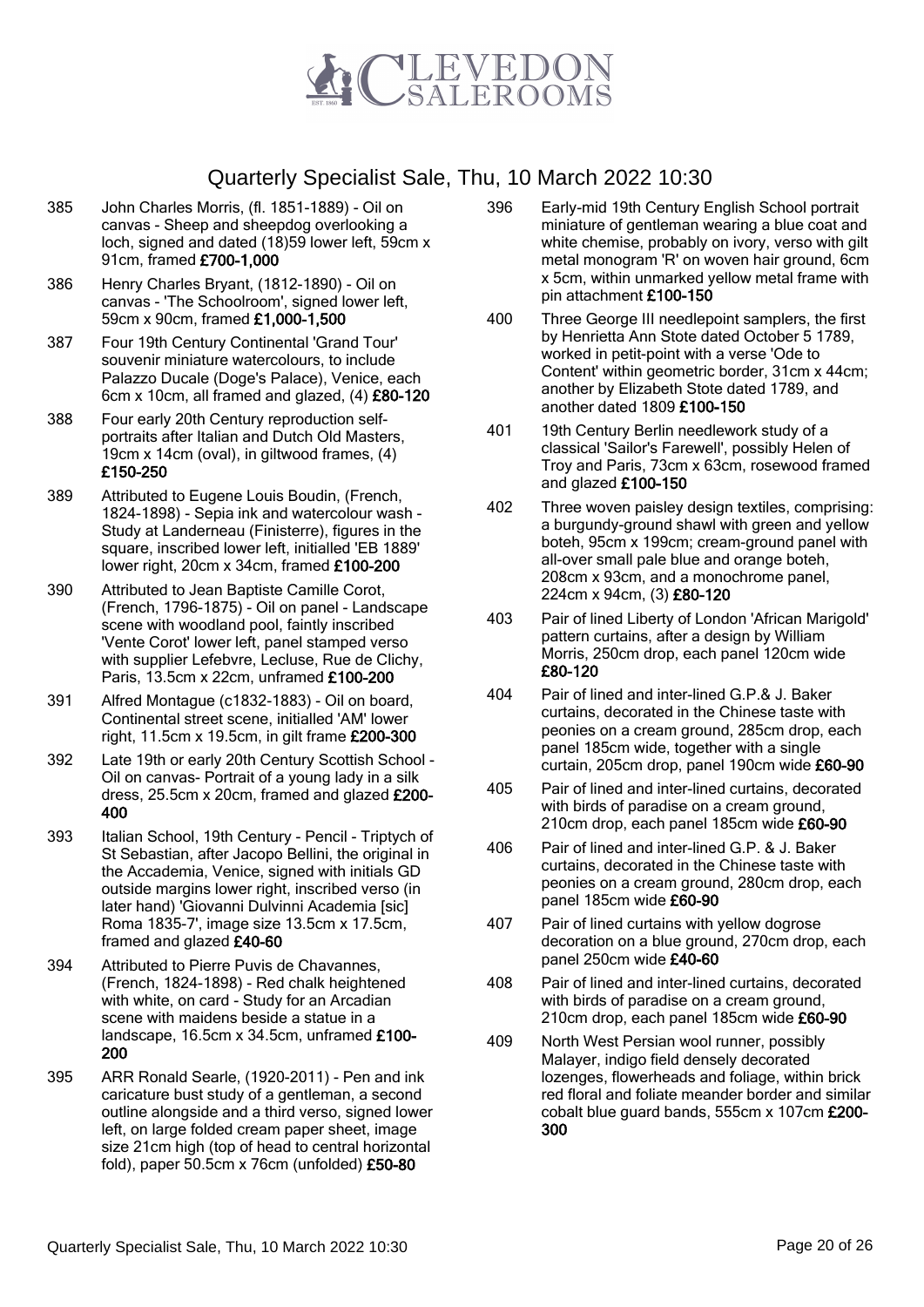

- 410 Southern Caucasian wool runner, mid 20th Century, the brick red field with hooked quartered lozenges and cartouche-shaped panels within ivory, cobalt blue and brick red borders, 317cm x 100cm £100-150
- 411 North West Persian wool runner, probably Hamadan region, shaped mid blue field within multi borders and guard bands, 310cm x 127cm £80-120
- 412 Caucasian wool rug, mid 20th Century, the brick red field inset with two hexagonal medallions having hooked scroll motifs, within ivory ground leaf border and brick red guard bands with octagonal motifs, chequered fine borders, worn, 237cm x 112cm £50-80
- 413 Anatolian 'Turkey' carpet of Kazak design, tomato red field with foliate decoration and abrashed cobalt blue ground central cartouche, within conforming foliate meander main border, 320cm x 241cm £150-200
- 414 Early 20th Century Persian wool carpet, probably Heriz region, rose pink ground with central medallion, indigo ground border of stiff leaves and rosettes, wear, 390cm x 273cm £120 -180
- 415 Persian Meshed wool on cotton rug, the ivory field with central medallion amidst dense foliage, with script cartouche to one end, within paneldecorate burgundy ground border and guard bands, 200cm x 125cm £400-600
- 416 Middle Eastern wool rug, Tekke / Bokhara, the dark brown field decorated with three rows of eight large 'elephant's foot' guls within a border of cruciform motifs, 335cm x 175cm £150-200
- 420 Mid 18th Century oak-cased 30-hour singlehand longcase clock - William Lawrance, Thame, (Oxon), fl. c. 1744-1764, the unusually small 9-inch square brass dial having signed Roman chapter ring with quarter hour track, engraved within to the matted centre with birds, the posted movement striking on a bell, 186cm high £300-500
- 421 Early to mid 18th Century oak-cased 30-hour single-hand longcase clock, 11-inch square brass dial with silvered chapter ring signed 'Rob. Browne Bottesdal' [Bottisdale, Suffolk], fl. c. 1700-1740, with inner quarter hour track and fleur de lis half hour divisions framing matted centre, the spandrels with crown and cherub supporters, posted movement countwheelstriking on a bell, case with brass reeded ball and spire finial, shaped cresting, and long trunk door, 222cm high £100-150
- 422 Cumbrian Interest Dated mid 18th Century carved oak-cased 8-day longcase clock - (James) Hendrie of Wigton, fl. c. 1718-68, the 13 -inch two-piece break-arched dial with Roman hours, Arabic minutes, inner quarter hour track, and a matted centre with subsidiary seconds dial over calendar aperture and engraved basket of fruit, all within mask spandrels and chevron border, the conforming arch with boss engraved "Francis Taylor 1744" between scaly dragons, the knopped and ringed pillar movement, the period case with late 19th Century stipple carving, 228cm high £200-300
- 423 Masonic Interest Early 19th Century Scottish mahogany-cased 8-day painted dial longcase clock, A. & Wm. Miller, Airdrie, circa 1830, signed 14-inch Roman dial with two subsidiaries, Four Seasons to the spandrels, beneath an arch filled with symbols of Freemasonry, movement rack-striking on a bell, in figured crossbanded case with quadrant columns, 222.5cm high £300-400
- 424 Late George III mahogany stick barometer, Dollond, London, circa 1820, signed silver twopiece register reading from 27 to 31 inches of pressure with Remarks, mercury Fahrenheit thermometer and vernier, behind hinged glazed cover, moulded case with swan-neck pediment and turned cistern cover, 98cm high £150-250
- 425 William IV or early Victorian brass-inlaid mahogany twin fusee wall clock - Edgecumbe, Bristol, signed 12-inch convex Roman dial, wiredriven movement striking on a bell, with shouldered backplate, octagonal dial surround with reel-carved edge, fan-reeded 'ears' and inlaid body with glazed lenticle, 67cm high Brothers John and Nathaniel were in partnership trading as J & N Edgecumbe from 1825 to 1832 at 15 Old Market, Bristol. They were the sons of John Edgecumbe who was a brassfounder in Bristol.

John Edgecumbe was working in Bristol at 15 Old Market from 1784 - 1834. In October 1784 he married Sarah Nash at St. James Church. He became a Burgess of Bristol in October 1812. Nathaniel Edgecumbe working dates 1826 - 1841. He became a Burgess of Bristol in June 1826. In March 1832 he married Sarah Byam at St. Phillip and Jacob Church. £400-600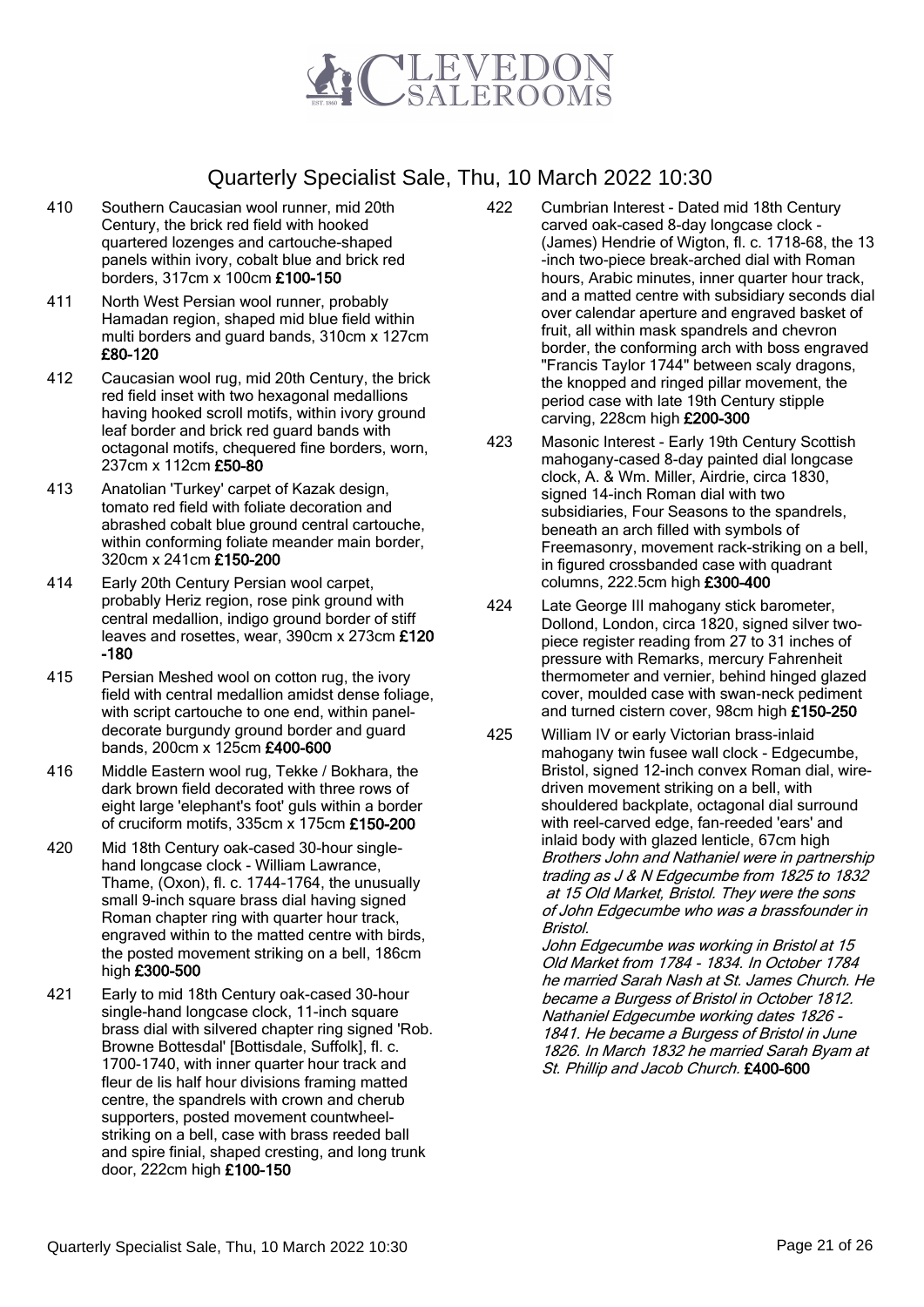

426 Mid 19th Century mahogany-cased single fusee wall clock - white convex Roman dial signed Bennett, Greenwich, [probably Sir John Bennett, 1814-1897], gut-driven single fusee timepiece movement with shouldered unsigned backplate, in moulded case with convex-glazed bezel, 36cm diameter

> Sir John Bennett (1814-1897) FRAS was an eminent clockmaker and watchmaker. He was born on 15th October 1814 at Greenwich as a son of the watchmaker John Bennett. Bennett is recorded as working at 65 Cheapside in London from 1847 onwards until at least 1883. He was Sheriff of London and Middlesex in 1872 and was knighted to become Sir John Bennett. He also followed a career as a politician in London. Bennett died at St Leonards-on-Sea on 3rd July 1897. £200-300

427 Small George III mahogany-cased triple pad twin fusee bracket clock, John Johnson, London, circa 1780, 7-inch break-arched dial having a silver chapter ring with Roman hours and Arabic minutes framing a matted centre with mock pendulum aperture over silver axe-head signature cartouche and calendar square, within scroll spandrels, the arch with silvered Strike / Silent ring, the gut-driven knopped five-pillar movement with verge and crownwheel escapement and finely engraved signed backplate, in break-arched case, 34cm high excluding leaf-capped lacquered brass carry handle, sold with crank winder, two keys and verge-type pendulum

A John Johnson is listed, in Britten's Old Clocks and Watches. London, 1989, p. 502, as operating between 1770 and 1799 in Gray's Inn Passage. £1,200-1,800

- 428 Mid 19th Century mahogany-cased twin fusee bracket clock, 8-inch white Roman dial, unmarked wire fusee movement striking on a bell, in waisted scroll-edged case, 50cm high (a/f) £200-300
- 429 World War II-era RAF 'Officer's Mess' oak-cased bracket or mantel clock, the 19cm silvered Roman dial engraved with RAF winged insignia, chain-driven single-fusee movement numbered 8829, handwritten paper labels to rear door, 41cm high £400-600
- 430 French four-glass mantel clock, circa 1900, 4 inch cream Arabic chapter ring framing gilt scroll centre, unmarked two-train movement striking on a coiled gong, in bevelled glazed case with mercury two-jar pendulum, 30cm high £150-200
- 431 Jaeger LeCoultre 'Atmos' cal. 526-5 mantel clock, No. 206556, Arabic quarters, baton hours and hands, torsion pendulum, in gilt lacquered brass canted case, 22cm high £400-600
- 432 Small late 19th Century brass gorge-cased repeater carriage clock, retailed by Payne & Co., 163 New Bond Street, London, the white dial with Roman hours and Arabic minutes, Breguet moon hands, original silvered lever platform escapement, two-train movement striking on a bell, case stamped 5657, 11cm high excluding handle, in associated travel box £200-300
- 433 Late 19th or early 20th Century brass-cased repeater carriage clock, anonymous, the white Arabic dial with floral swags, original silvered lever platform escapement, two-train movement striking on a coiled gong, in barley twist column case, 15.2cm high excluding matching handle £100-150
- 437 Collection of approximately thirty-five Mid-Century lacquered card polyhedra, 12cm high and smaller Made during the 1950s and '60s by a Professor of Mathematics, thence by descent £60-80
- 438 ARR Cathy Lewis (Bristol, Modern) 'Measured', a limited edition patinated cast bronze statue, modelled as a naked male figure standing on a pair of dividers, stamped CL 7/9 beneath, 2001 (ex. inf. artist), 63cm high, on rectangular stone plinth, 71cm high overall £500-800
- 439 ARR Cathy Lewis (Bristol, Modern) 'The Optimist', a limited edition green-patinated cast bronze statue, modelled as a naked man with briefcase, modelled in floating or flying pose, stamped CL 1/9 to rear edge of square base, 2007 (ex. inf. artist), 71cm high, on white cuboid pedestal, 117cm high overall £1,500-2,000
- 440 Poul Cadovius for CADO, Denmark 'Royal System' teak modular shelving unit, comprising three units, one with double doors enclosing interior fitted with drawer over single shelf, a bank of four drawers (80cm x 48cm x 51.5cm high), an open unit with single glass shelf (80cm x 30cm x 33.5cm high), a deep shelf (80cm x 35cm) and four shelves (one 80cm x 30cm, three 80cm x 20cm), with four uprights (two 76cm high, two 58cm high) and fixings, stamped marks and applied label to underside of one unit £200-300
- 441 Modern Design Mid-Century teak and tubular metal modular shelving system, comprising nine teak shelves, each 59cm x 30cm £80-120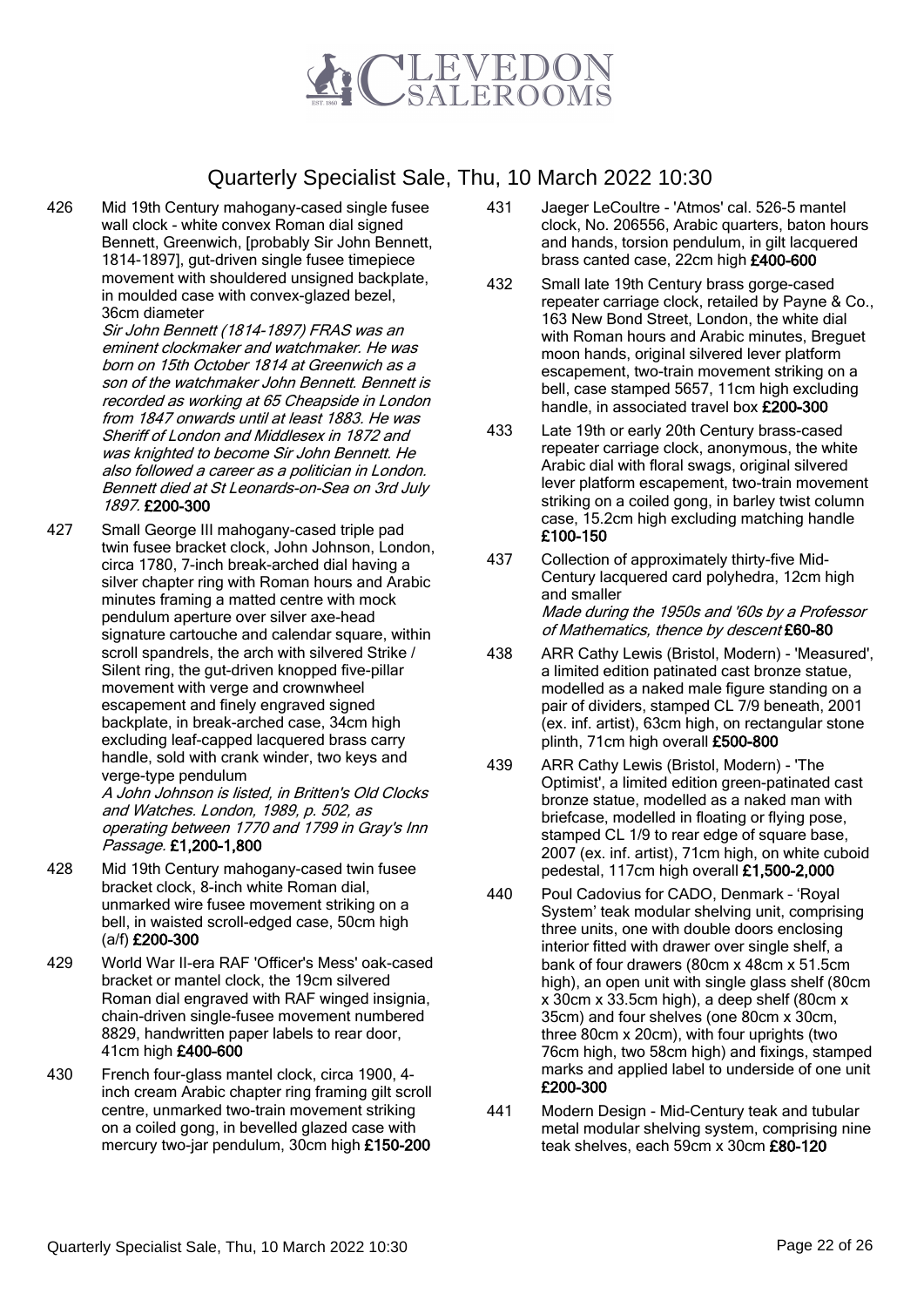

- 442 1970s lounge chair by Rykken & Co., Norway, the bentwood frame with canvas slung seat and leather button squab cushion, 93cm high £70-90
- 443 De Sede, Switzerland tan leather two-seat sofa and armchair, model DS61, both with removable seat and back cushions, the sofa with side magazine pouch, 143cm (including pouch) x 86cm x 71cm high (sofa) and 80cm x 80cm x 72cm (chair) £400-600
- 447 George III carved giltwood wall mirror, in the Chippendale manner, for restoration, the later plain mirror plate within detached floral and foliate cresting, over foliate c-scrolls and leaf pendants, 78cm wide x 137cm high, (a/f) £800- 1,200
- 448 19th Century giltwood pier glass, the bevelled rectangular mirror plate between cluster columns beneath lattice frieze and inverted breakfront cornice with ball ornaments, 48cm wide x 76.5cm high £80-120
- 449 19th Century giltwood pier glass, the rectangular mirror plate between cluster columns beneath horizontally-reeded frieze and inverted breakfront cornice with ball ornaments, 36cm wide x 66cm high £80-120
- 450 Victorian carved and gilt gesso overmantel mirror, the mirror plate flanked by barley twist foliate capped pillars beneath cornice with ball ornaments, 132cm x 127cm £100-150
- 451 19th Century giltwood and gesso framed convex wall mirror, the circular plate in ebonised reeded slip and concave ball mounted frame with eagle and rockwork surmount and foliate scroll apron, 64cm x 105cm high £150-250
- 452 Late 19th Century French 'Chinois' dragon' mirror, in the manner of Gabriel Viardot, carved with a hardwood dragon clasping a crescent moon-form mirror plate, 74cm x 67cm £150-200
- 453 Pair of carved stained fruitwood cornucopia-form wall appliques, probably Continental wellmodelled with fruit, each approximately 60cm high, (2) £80-120
- 454 Antique style hall lantern of tapering canted square section with eight glass panels on wrought scroll suspension, 39cm diameter x 116cm high £100-150
- 455 Early 20th Century gilt gesso standard lamp, the fluted and acanthus capped pillar raised on spreading base with radial acanthus decoration within laurel wreath border on bun feet, with modern embroidered tasselled silk shade, 151cm high (excluding fitment and shade) £150-250
- 456 Gilt and polychrome decorated terracotta blackamoor, early 20th Century, the painted figure modelled holding a pineapple supporting an oval ebonised top, 79cm high £80-120
- 457 Pair of 20th Century inlaid mahogany pedestal jardinières, in the Dutch taste, each with campana form lath body over turned stepped circular base and three bun feet, brass swing handles and liners, 39cm high x 39cm diameter £100-150
- 458 Late 19th Century Aesthetic influence bamboo framed firescreen, the centre glazed with a panel of cream silk embroidered with a pair of bee skeps and bees before a giant thistle '1848 / 1898' and a monogram, raised on stretched 'A' supports, 65cm x 39cm x 102cm £80-120
- 459 George VI limed oak Coronation stool, by Waring & Gillows to a design by Sir Edwin Lutyens, with original green plush saddle seat on chamfered supports, stamped beneath with crowned GR motif, and 'Waring & Gillows', 47cm x 31cm x 48cm high, together with official Coronation souvenir programme £100-150
- 460 17th Century oak Bible box on stand, the hinged cover with carved flowerhead centre and corners within stiff leaf border and notched short sides. the body with foliate scroll panels, 65cm x 43cm x 20cm high, on original stand with turned fluted spindle and reeded cup decorated supports, linked by plain stretchers. 72cm high overall £400-600
- 461 Late 17th Century carved oak two-panel coffer, 128cm x 54cm x 74cm high £150-250
- 462 William & Mary oak side table, circa 1690, with moulded two-plank overhanging top on single frieze drawer, caster-turned supports, shaped X stretcher, and bun feet, 83cm x 54cm x 72cm high £150-250
- 463 George II inlaid walnut chest of drawers, having a feather-banded and cossbanded top over two short and three graduated long drawers of conforming design with brass backplate bale handles, on bracket feet, 97cm x 52.2cm x 97cm high £200-300
- 464 Unusual mid 18th Century oak side table, possibly Irish, the moulded two-piece top over frieze drawer on stiff cabriole supports headed by scrolls, and with pointed pad feet, 78cm x 40.5cm x 71cm high £200-300
- 465 Early George III oak low dresser, the two-plank moulded top with plate ledge over three drawers with shaped brass escutcheons and backplates to swan-neck bale handles, on stiff cabriole front supports, 197cm x 52cm x 92cm high £300-500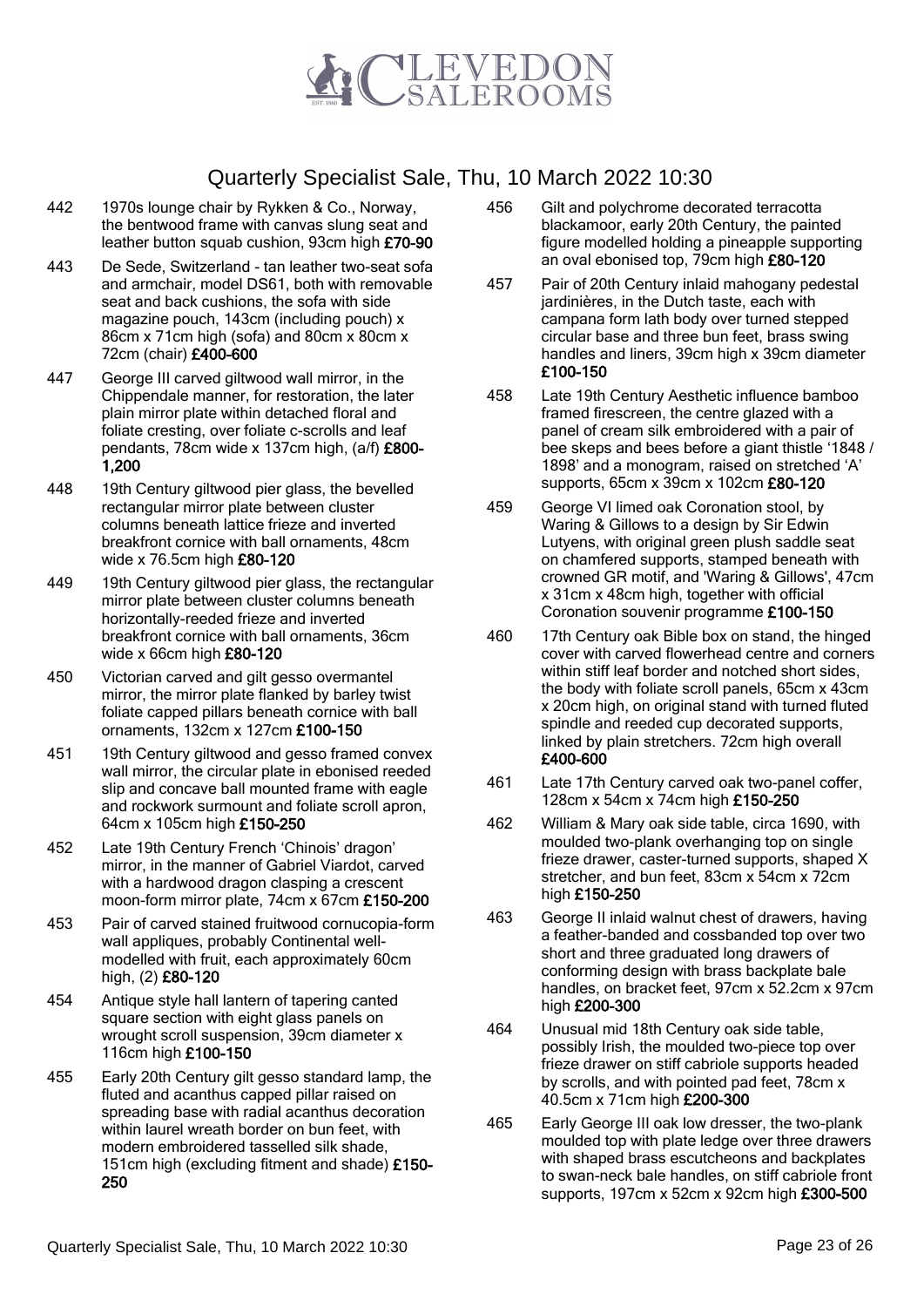

- 466 George III mahogany tallboy or chest-on-chest, the upper section with moulded dentil cornice over two short and three graduated long cockbeaded drawers with oval backplate handles between canted corners, the lower stage with brushing slide over three matching drawers on bracket feet, 112cm x 56cm x 195cm high £300-500
- 467 Unusual George III oak settle, the back of five ogee-arched fielded panels over one plain arm and one scroll arm for reclining, on slatted seat with squab cushion, raised upon three cabriole front supports, 183.5cm x 63cm x 106cm high £300-500
- 468 George III inlaid oak dresser and rack, the upper stage with moulded cornice over planked back having an arrangement of shaped shelves and a pair of inlaid and crossbanded ogee-arched cupboard doors with conch paterae, the lower stage having three crossbanded drawers with brass escutcheons and backplate swan-neck bale handles on cabriole front supports, 204cm x 51cm x 203cm high £500-700
- 469 Rare George III elm chest on chest or tallboy. the upper stage with guilloche cornice over blind fretwork frieze and three short drawers over three graduated long drawers between canted corners, the lower stage with brushing slide above a further three drawers, all with brass backplates and swan-neck bale handles, on bracket feet, 113cm x 56cm x 187cm high £500- 700
- 470 18th Century French fruitwood chest of four long drawers with iron fittings, 94cm x 54cm x 99.5cm high £150-250
- 471 Early 19th Century French provincial oak-framed adjustable armchair, the padded back hinged and reclining on iron ratchet mechanism, the hide-covered arms with scroll terminals on blocked and turned front supports, turned front stretcher and moulded H-stretcher, 118.5cm high £120-180
- 472 Edwardian inlaid rosewood drawing room suite, comprising chaise longue, approximately 157cm wide, a pair of wingback chairs, 60cm wide x 93cm high, and a pair of occasional chairs, (5) £200-300
- 473 Globe Wernicke light oak sectional bureau bookcase, circa 1920, glazed bookcase section over central open shelf flanked by leaded glazed doors and fall front enclosing fitted interior over single drawer raised on downswept supports with bookcase section and single drawer below, 91cm x 49cm x 183cm high £300-500
- 474 Early 20th Century lady's Chinoiserie bureau, of small proportions in Queen Anne taste, the fall front with shallow relief figural decoration on a black-lacquered ground, enclosing a red lacquer interior of shaped drawers and pigeon holes, over two short drawers and lopers, raised on inverted spindle supports, wavy stretcher and bun feet, 57cm x 39cm x 92.5cm high £100-150
- 475 Oak two-plank refectory or farmhouse table, with cleated top on a pair of monumental turned cup and cover supports, each with cruciform base, 198cm x 75cm x 79cm high £200-300
- 476 Late 17th Century fruitwood framed armchair, with scroll cresting and borders to the cane panelled back, between turned uprights, the cane seat between scroll arms on scroll supports and front stretcher, with blocked and turned H-stretcher, 59cm wide x 123cm high £120-180
- 477 William and Mary walnut elbow chair, late 17th Century, having a caned back and seat, with pine cone finials flanking cherub supporters holding a crown aloft, over flowerheads and foliage between barley twist uprights, raised on conforming front supports, front stretcher and Hstretcher, 112.5cm high Provenance: The Victor Needham Collection, previously sold by Duke's of Dorchester, 23rd February 2017, lot 738. £150-250
- 478 George III wing back armchair on Chippendalestyle blind fretwork-carved chamfered front supports, and period brass swivel castors, 115cm high £600-800
- 479 George III wing back armchair, with outscrolled arms and loose cushion on a walnut frame having moulded cabriole front supports with wavy H-stretcher, 126cm high £600-800
- 480 Set of four late 19th or early 20th Century 'Glastonbury' type oak chairs, of typical form and pegged construction, each with solid pedimented back finely carved in relief with armorial bearings and motto 'Tant Que Je Puis' (As Much As I Can) over carved quatrefoil roundel, 71cm x 48cm x 100cm high £400-600
- 481 Pair of late 19th or early 20th Century Glastonbury type oak hall chairs, of typical pegconstructed form, each with solid pedimented back carved with the Pemberton armorial bearings over the motto 'Labore Et Honore' (By Work and Honour) and the initials PLP within a roundel, 75cm x 54cm x 111cm high £200-300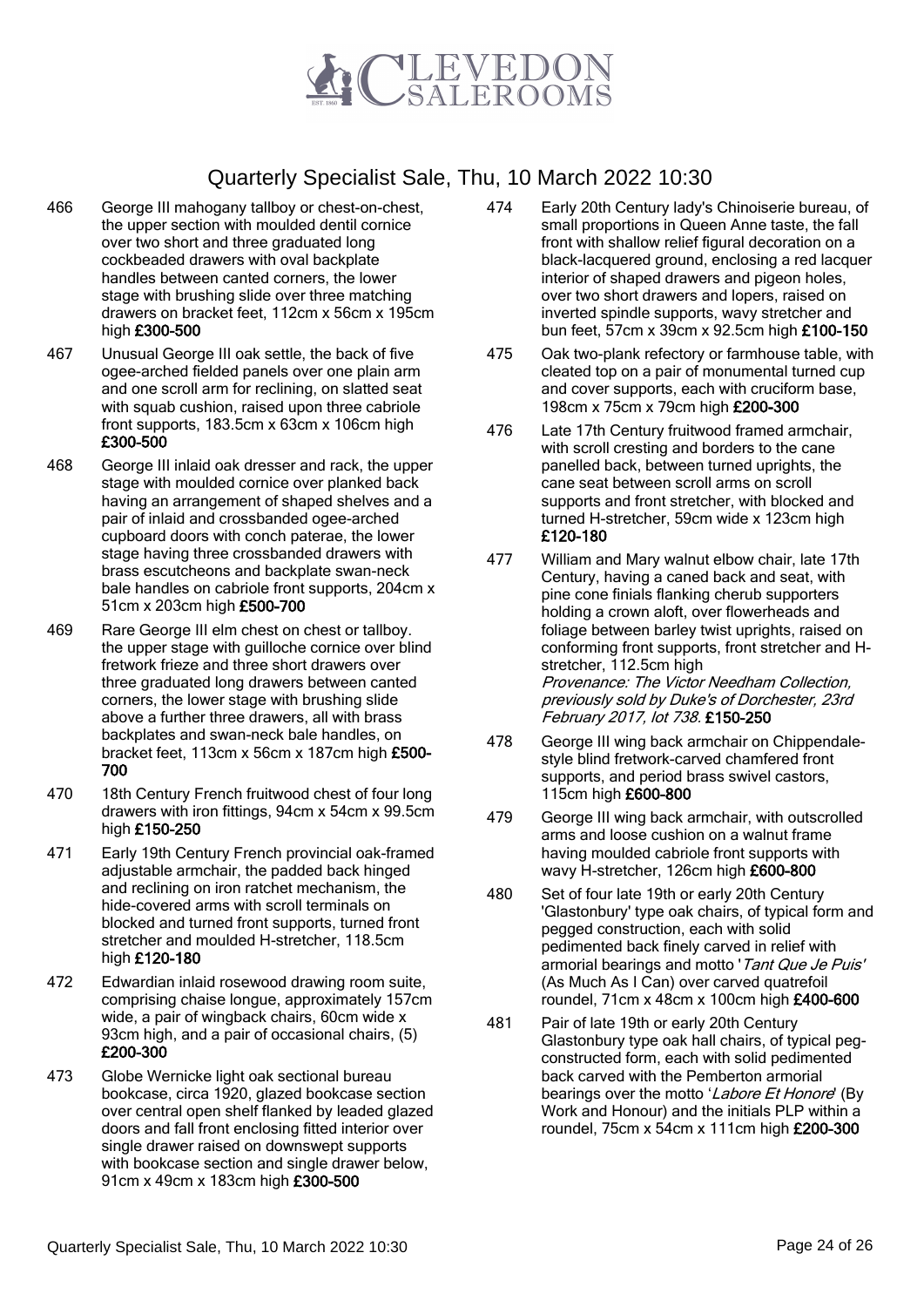

- 482 A 'French Hepplewhite' design elbow chair or open armchair, the shell-headed humped back with pierced vase splat between partially padded arms, on serpentine seat with fluted cabriole front supports £300-400
- 483 Set of six late 19th Century Chippendale Revival mahogany dining chairs, each having a pierced vase splat beneath foliate top rail, the drop-in seat on chamfered and double thumbnailmoulded front supports, (6) £400-600
- 484 Victorian mahogany settee, the foliate scroll carved showframe with deep-buttoned back and side cushions, raised on short foliate-capped column front supports with castors, 180cm x 80cm x 91cm high £200-300
- 485 Set of six Victorian balloon back dining chairs with foliate scroll backs and upholstered drop-in seats over reeded baluster front supports, (6) £100-150
- 486 Good quality early Victorian mahogany extending dining table, the ends suitable as a two-part centre table with circular top on four leaf-capped scroll supports, concave platform base and bulbous central ornament, raised on paw feet with castors, 124cm diameter x 73cm high, extending with two leaves on wind-out mechanism to 208cm long, with crank handle £500-700
- 487 Pair of Italian reproduction marquetry display cabinets or vitrines, of serpentine form, 83cm x 43cm x 160cm high £400-600
- 488 Late 19th Century inlaid rosewood cylinder bureau, with inlaid pediment over retractable front (opening via pull-out skiver writing surface) enclosing a satin walnut interior of drawers and pigeon holes, above a pair of inlaid frieze drawers on square tapered supports, 75cm x 49cm x 110cm high £120-180
- 489 Late Victorian or Edwardian inlaid rosewood corner display cabinet on stand, the galleried top over glazed bowfront door enclosing mirror backed interior with shelf over bevel-edged mirror backed table with shaped galleried undertier, raised on square tapered supports, 59cm x 38cm x 176cm £120-180
- 490 Late George III mahogany chest of four graduated long drawers with brushing slide, 93cm x 47cm x 86.5cm high £120-180
- 491 Small Edwardian mahogany bowfront chest of drawers, in the George III taste, the crossbanded and boxwood-strung top over two short and three graduated long conforming drawers with canted rectangular backplate handles on swept bracket feet, 76cm x 47cm x 77cm high £120-180
- 492 Victorian mahogany telescopic three-tier buffet table on rosette centred scroll base united by turned baluster stretcher, 122cm x 54cm x 118cm high £150-250
- 493 Mid 18th Century walnut bureau, having featherbanding and crossbanding to top and fall, the latter enclosing a central cupboard, drawers and pigeon holes, over four conforming graduated long drawers with punch-decorated brass handles, 94cm x 49.5cm x 104.5cm high £500-700
- 494 Mid 18th Century mahogany bureau cabinet, circa 1750, the upper stage with 'broken' architectural pediment over fielded panelled doors enclosing three adjustable shelves over four short base drawers, the lower section with sloping fall enclosing fielded panelled cupboard between drawer and pigeon holes, over four graduated cockbeaded long drawers with Chippendale-style escutcheons and swan-neck bale handles, on bracket feet, 93cm x 53cm x 231cm high £200-300
- 495 George I-style inlaid walnut secretaire chest on stand, the upper stage with crossgrain-moulded cornice over two short and three long cockbeaded drawers with stained holly and boxwood chevron inlay, brass pierced backplate drop handles, the lowest of these with fall front secretaire having an oak and walnut interior of drawers and pigeon holes, the stand of conforming inlaid design on stiff cabriole supports, 102cm x 55cm x 153cm high £300- 500
- 496 George III inlaid mahogany secretaire bookcase, the upper section with inlaid dog-tooth frieze over ebony and boxwood line inlay, above a pair of glazed doors with arch and lancet tracery, enclosing three shelves, the crossbanded lower stage with fall front enclosing drawers and pigeon holes and a blind-tooled green skiver, over twin cupboards with panelled doors enclosing a shelf, on block feet, 130cm x 56cm x 242cm high £400-600